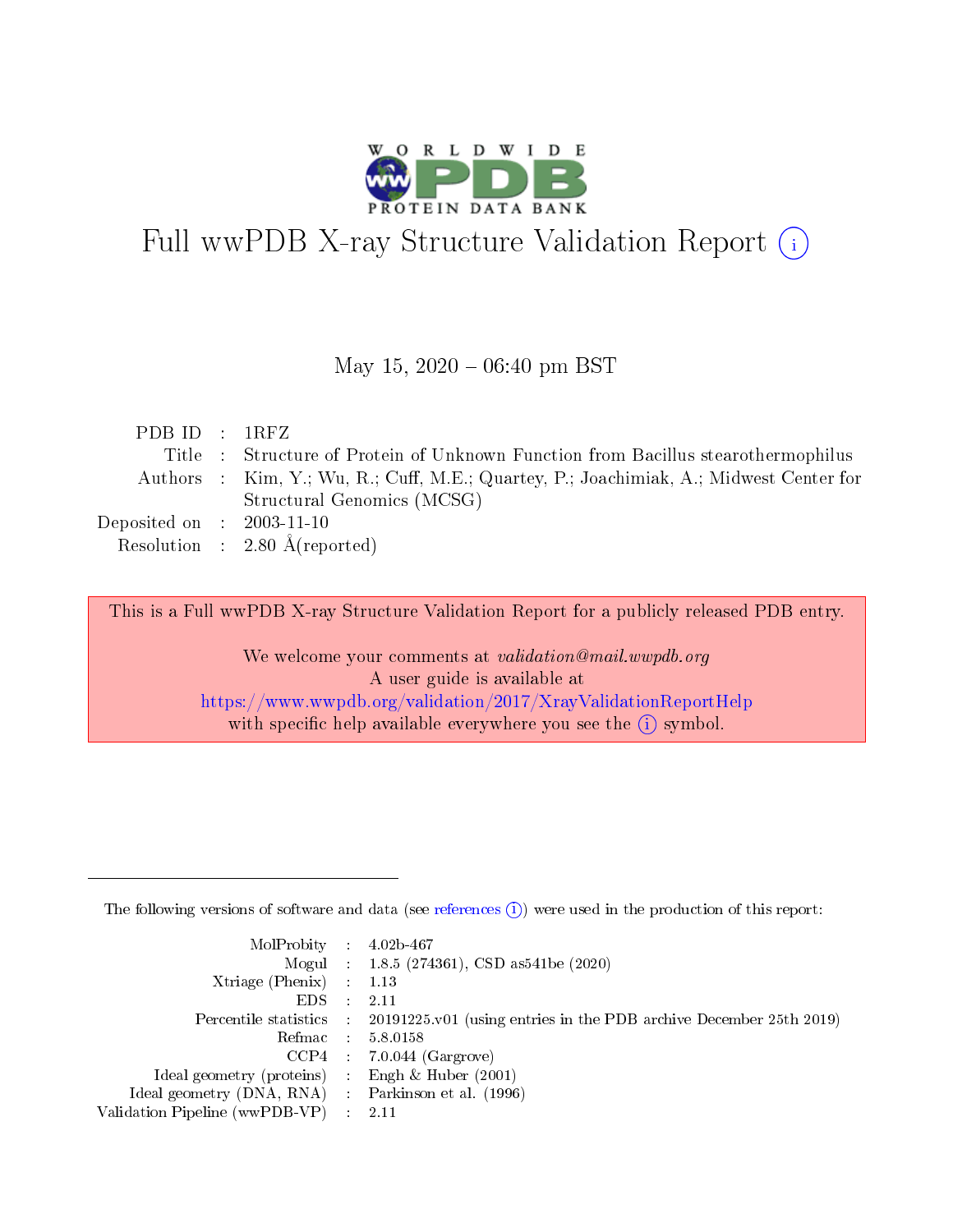# 1 [O](https://www.wwpdb.org/validation/2017/XrayValidationReportHelp#overall_quality)verall quality at a glance  $(i)$

The following experimental techniques were used to determine the structure: X-RAY DIFFRACTION

The reported resolution of this entry is 2.80 Å.

Percentile scores (ranging between 0-100) for global validation metrics of the entry are shown in the following graphic. The table shows the number of entries on which the scores are based.



| Metric                | Whole archive<br>$(\#\text{Entries})$ | Similar resolution<br>$(\#\text{Entries},\,\text{resolution}\,\,\text{range}(\textup{\AA}))$ |  |  |
|-----------------------|---------------------------------------|----------------------------------------------------------------------------------------------|--|--|
| $R_{free}$            | 130704                                | $3140 (2.80 - 2.80)$                                                                         |  |  |
| Clashscore            | 141614                                | $3569(2.80-2.80)$                                                                            |  |  |
| Ramachandran outliers | 138981                                | 3498 (2.80-2.80)                                                                             |  |  |
| Sidechain outliers    | 138945                                | $3500(2.80-2.80)$                                                                            |  |  |
| RSRZ outliers         | 127900                                | $3078(2.80-2.80)$                                                                            |  |  |

The table below summarises the geometric issues observed across the polymeric chains and their fit to the electron density. The red, orange, yellow and green segments on the lower bar indicate the fraction of residues that contain outliers for  $>=3, 2, 1$  and 0 types of geometric quality criteria respectively. A grey segment represents the fraction of residues that are not modelled. The numeric value for each fraction is indicated below the corresponding segment, with a dot representing fractions <=5% The upper red bar (where present) indicates the fraction of residues that have poor fit to the electron density. The numeric value is given above the bar.

| Mol | Chain  | $\vert$ Length | Quality of chain |     |                     |  |  |
|-----|--------|----------------|------------------|-----|---------------------|--|--|
|     | А      | 168            | 5%<br>39%        | 54% | $5\%$ .             |  |  |
|     | В      | 168            | $\%$<br>52%      | 37% | 9%                  |  |  |
|     | $\cap$ | 168            | $2\%$<br>51%     | 40% | $5\%$ .             |  |  |
|     |        | 168            | 14%<br>31%       | 54% | 8%<br>7%<br>$\cdot$ |  |  |

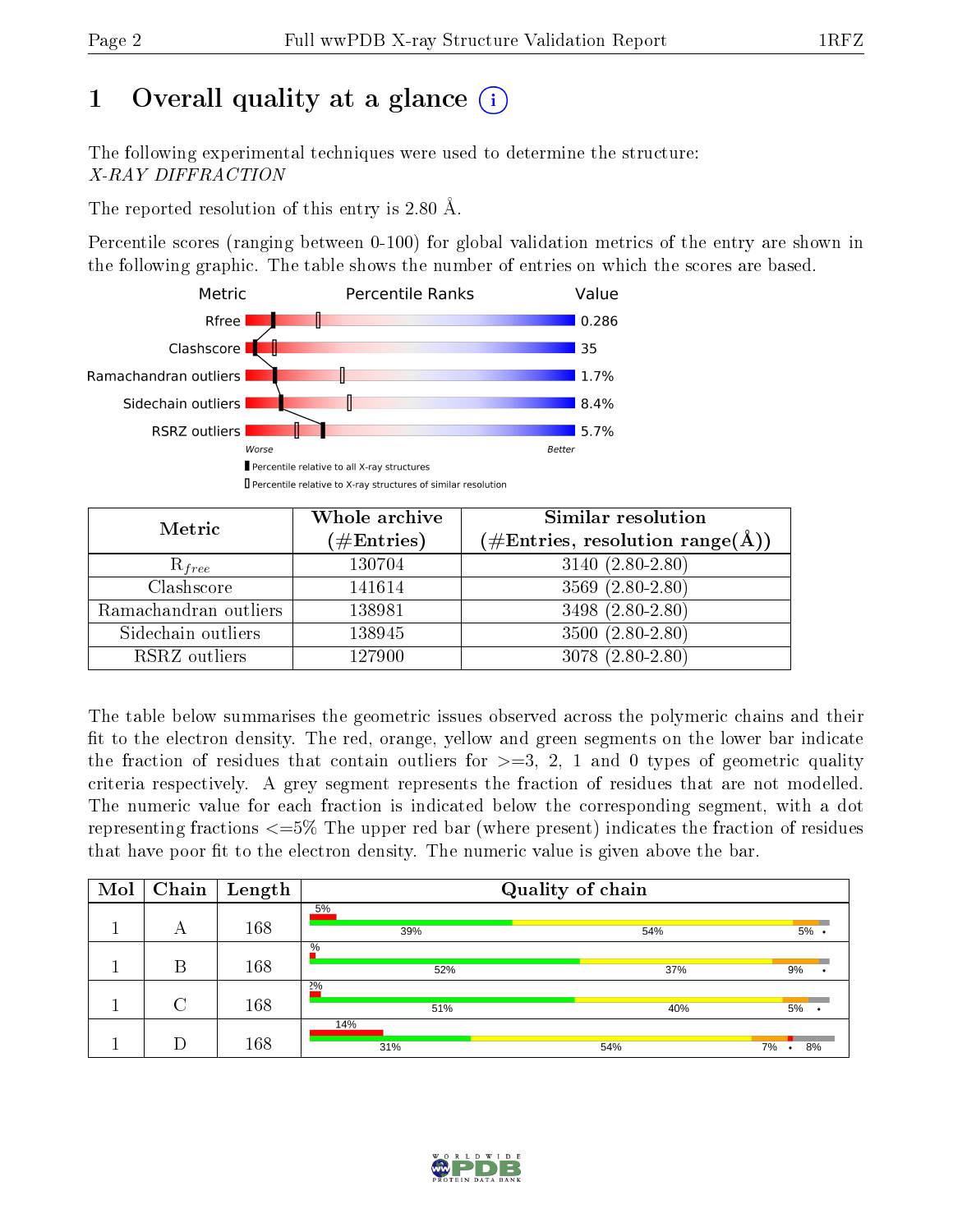# 2 Entry composition (i)

There are 3 unique types of molecules in this entry. The entry contains 5264 atoms, of which 0 are hydrogens and 0 are deuteriums.

In the tables below, the ZeroOcc column contains the number of atoms modelled with zero occupancy, the AltConf column contains the number of residues with at least one atom in alternate conformation and the Trace column contains the number of residues modelled with at most 2 atoms.

| Mol | Chain | Residues |                | Atoms         |     |                             |     |               |  | $ZeroOcc \mid AltConf \mid$ | $\mid$ Trace |
|-----|-------|----------|----------------|---------------|-----|-----------------------------|-----|---------------|--|-----------------------------|--------------|
|     | А     | 164      | Total          |               |     | 0                           |     | Se            |  |                             |              |
|     |       |          | 1295           | 812           | 224 | 254                         | -2. | - 3           |  |                             |              |
|     | В     | 164      | $\text{Total}$ | $\mathcal{C}$ |     | $\left( \ \right)$          | S   | Se            |  | 2                           |              |
|     |       |          | 1317           | 824           | 232 | 256                         | 2   | -3            |  |                             |              |
|     | C     | 161      | $\text{Total}$ | $\mathcal{C}$ |     | $\left( \right)$            | S   | Se            |  |                             |              |
|     |       | 1273     | 800            | 220           | 249 | $\mathcal{D}_{\mathcal{C}}$ | -2  |               |  |                             |              |
|     |       |          | Total          | $\mathcal{C}$ | N   | $\left( \right)$            | S   | <sub>Se</sub> |  |                             |              |
|     | 154   | 1227     | 770            | 213           | 241 | $\mathcal{D}$               |     |               |  |                             |              |

Molecule 1 is a protein called Hypothetical protein APC35681.

• Molecule 2 is SULFATE ION (three-letter code: SO4) (formula:  $O_4S$ ).



|  | Mol   Chain   Residues | Atoms     | $ZeroOcc$   AltConf |
|--|------------------------|-----------|---------------------|
|  |                        | Total O S |                     |
|  |                        | Total O S |                     |

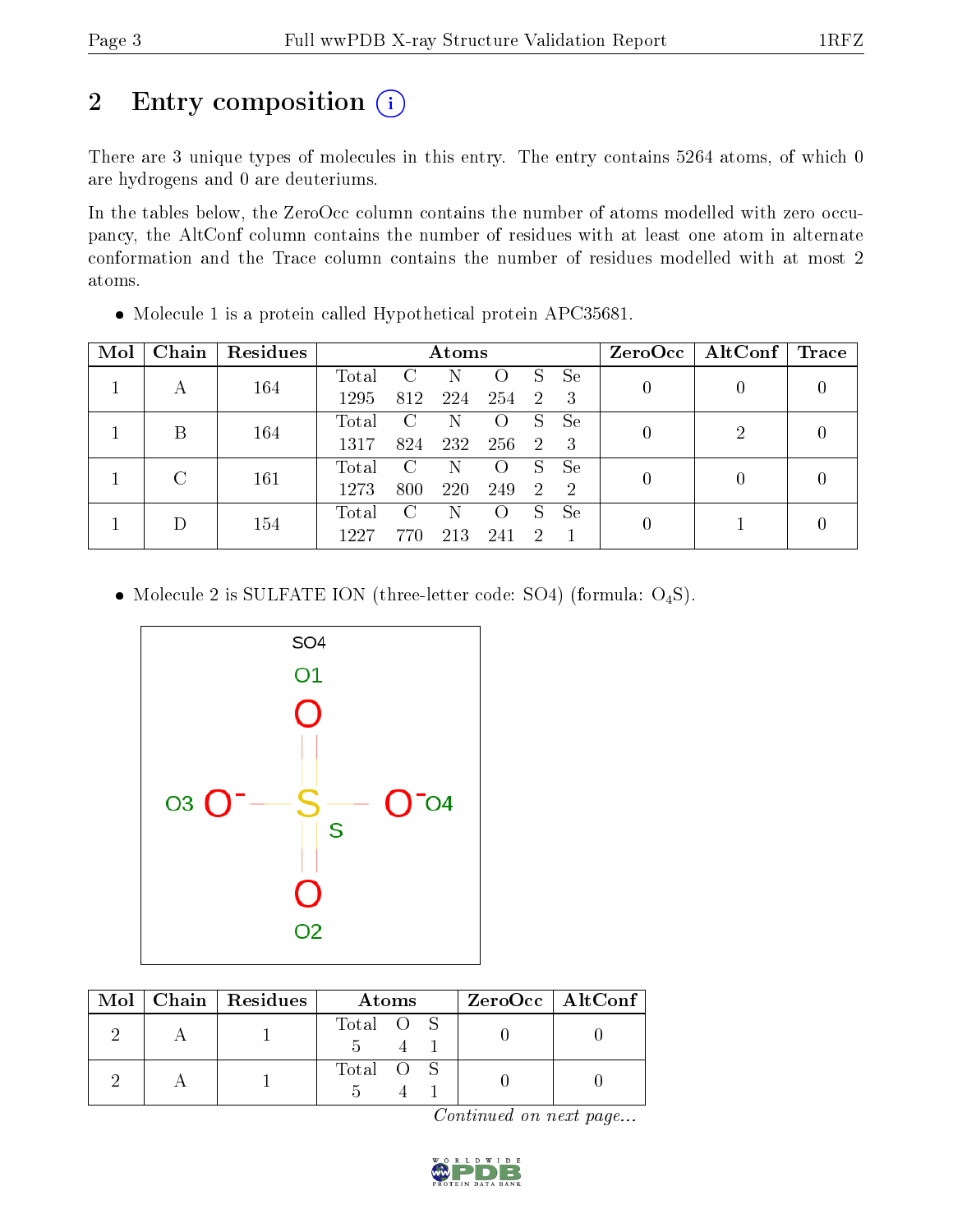Continued from previous page...

| Mol | Chain | Residues | Atoms                             | $ZeroOcc \fbox{AltConf}$ |
|-----|-------|----------|-----------------------------------|--------------------------|
| 2   |       |          | Total<br>S<br>5<br>4              |                          |
| 2   | Β     |          | S<br>Total<br>0<br>$\overline{5}$ |                          |
| 2   | C     |          | Total<br>S<br>5<br>4              |                          |
| 2   | C     |          | Total<br>S<br>5<br>4              |                          |
| റ   |       |          | Total<br>S<br>5                   |                          |

• Molecule 3 is water.

| Mol | Chain   Residues | Atoms                                 | $ZeroOcc$   AltConf |
|-----|------------------|---------------------------------------|---------------------|
| 3   | 28               | Total<br>$\bigcirc$<br>28<br>28       |                     |
| 3   | 44               | Total<br>$\Omega$<br>44<br>44         |                     |
| 3   | 31               | Total<br>$\Omega$<br>31<br>31         |                     |
| 3   | 14               | Total<br>$\left( \right)$<br>14<br>14 |                     |

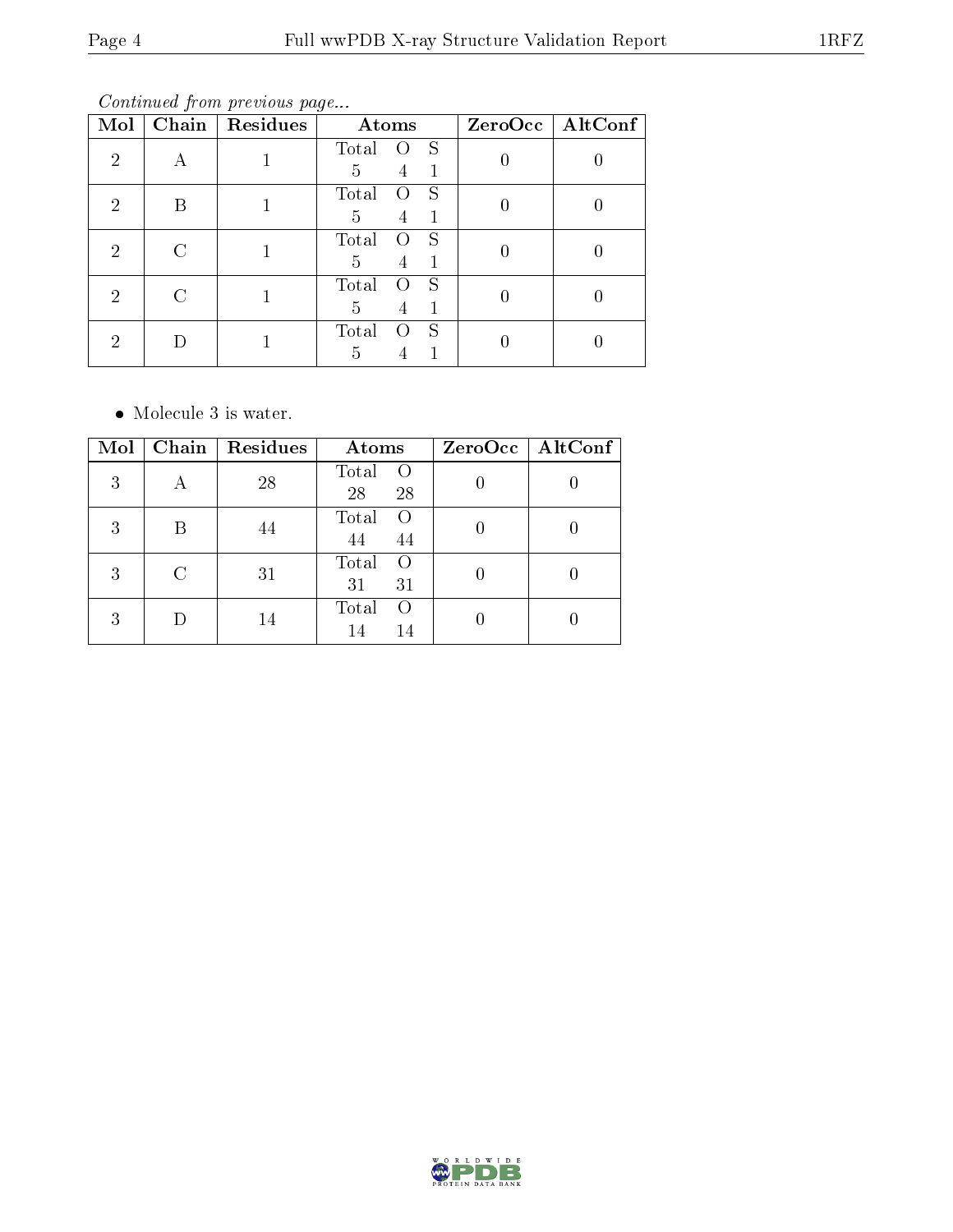# 3 Residue-property plots  $(i)$

These plots are drawn for all protein, RNA and DNA chains in the entry. The first graphic for a chain summarises the proportions of the various outlier classes displayed in the second graphic. The second graphic shows the sequence view annotated by issues in geometry and electron density. Residues are color-coded according to the number of geometric quality criteria for which they contain at least one outlier: green  $= 0$ , yellow  $= 1$ , orange  $= 2$  and red  $= 3$  or more. A red dot above a residue indicates a poor fit to the electron density (RSRZ  $> 2$ ). Stretches of 2 or more consecutive residues without any outlier are shown as a green connector. Residues present in the sample, but not in the model, are shown in grey.



• Molecule 1: Hypothetical protein APC35681

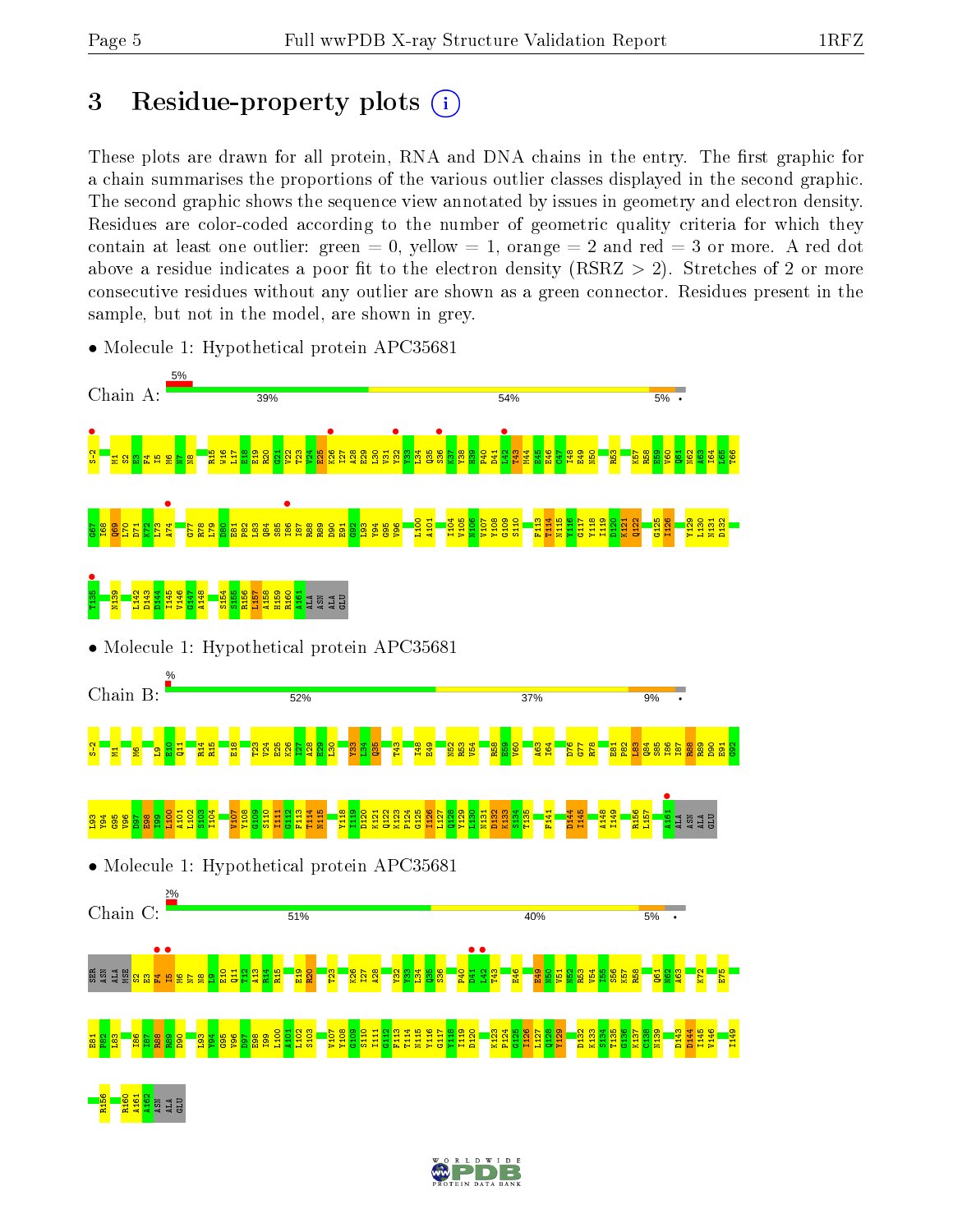• Molecule 1: Hypothetical protein APC35681



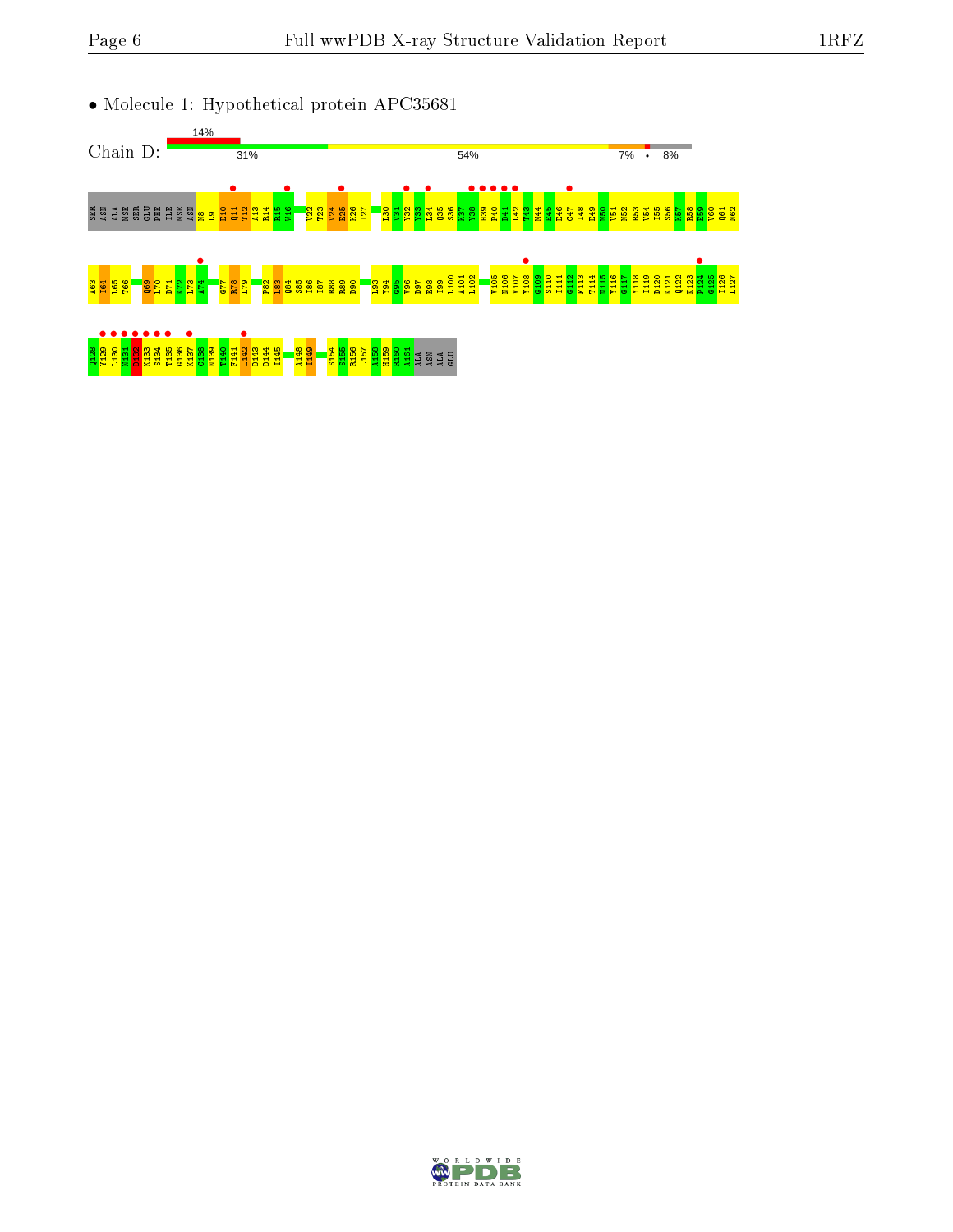# 4 Data and refinement statistics  $(i)$

| Property                                                                | Value                                            | Source     |
|-------------------------------------------------------------------------|--------------------------------------------------|------------|
| Space group                                                             | P 41 21 2                                        | Depositor  |
| Cell constants                                                          | 80.82Å 236.90Å<br>80.82Å                         | Depositor  |
| a, b, c, $\alpha$ , $\beta$ , $\gamma$                                  | $90.00^{\circ}$ $90.00^{\circ}$<br>$90.00^\circ$ |            |
| Resolution $(A)$                                                        | $47.77 - 2.80$                                   | Depositor  |
|                                                                         | $47.77 - 2.70$                                   | <b>EDS</b> |
| % Data completeness                                                     | 97.5 (47.77-2.80)                                | Depositor  |
| (in resolution range)                                                   | 96.9 (47.77-2.70)                                | <b>EDS</b> |
| $R_{merge}$                                                             | 0.11                                             | Depositor  |
| $\mathrm{R}_{sym}$                                                      | (Not available)                                  | Depositor  |
| $\langle I/\sigma(I) \rangle^{-1}$                                      | $2.26$ (at 2.69Å)                                | Xtriage    |
| Refinement program                                                      | <b>CNS 1.1</b>                                   | Depositor  |
|                                                                         | 0.221,<br>0.277                                  | Depositor  |
| $R, R_{free}$                                                           | 0.229<br>0.286<br>$\overline{1}$                 | DCC        |
| $R_{free}$ test set                                                     | $3568$ reflections $(8.64\%)$                    | wwPDB-VP   |
| Wilson B-factor $(A^2)$                                                 | 56.1                                             | Xtriage    |
| Anisotropy                                                              | 0.302                                            | Xtriage    |
| Bulk solvent $k_{sol}(\mathrm{e}/\mathrm{A}^3),\,B_{sol}(\mathrm{A}^2)$ | 0.35, 60.5                                       | <b>EDS</b> |
| L-test for twinning <sup>2</sup>                                        | $< L >$ = 0.49, $< L^2 >$ = 0.32                 | Xtriage    |
| Estimated twinning fraction                                             | $\overline{\text{No}}$ twinning to report.       | Xtriage    |
| $F_o, F_c$ correlation                                                  | 0.93                                             | <b>EDS</b> |
| Total number of atoms                                                   | 5264                                             | wwPDB-VP   |
| Average B, all atoms $(A^2)$                                            | 66.0                                             | wwPDB-VP   |

Xtriage's analysis on translational NCS is as follows: The largest off-origin peak in the Patterson function is  $7.24\%$  of the height of the origin peak. No significant pseudotranslation is detected.

<sup>&</sup>lt;sup>2</sup>Theoretical values of  $\langle |L| \rangle$ ,  $\langle L^2 \rangle$  for acentric reflections are 0.5, 0.333 respectively for untwinned datasets, and 0.375, 0.2 for perfectly twinned datasets.



<span id="page-6-1"></span><span id="page-6-0"></span><sup>1</sup> Intensities estimated from amplitudes.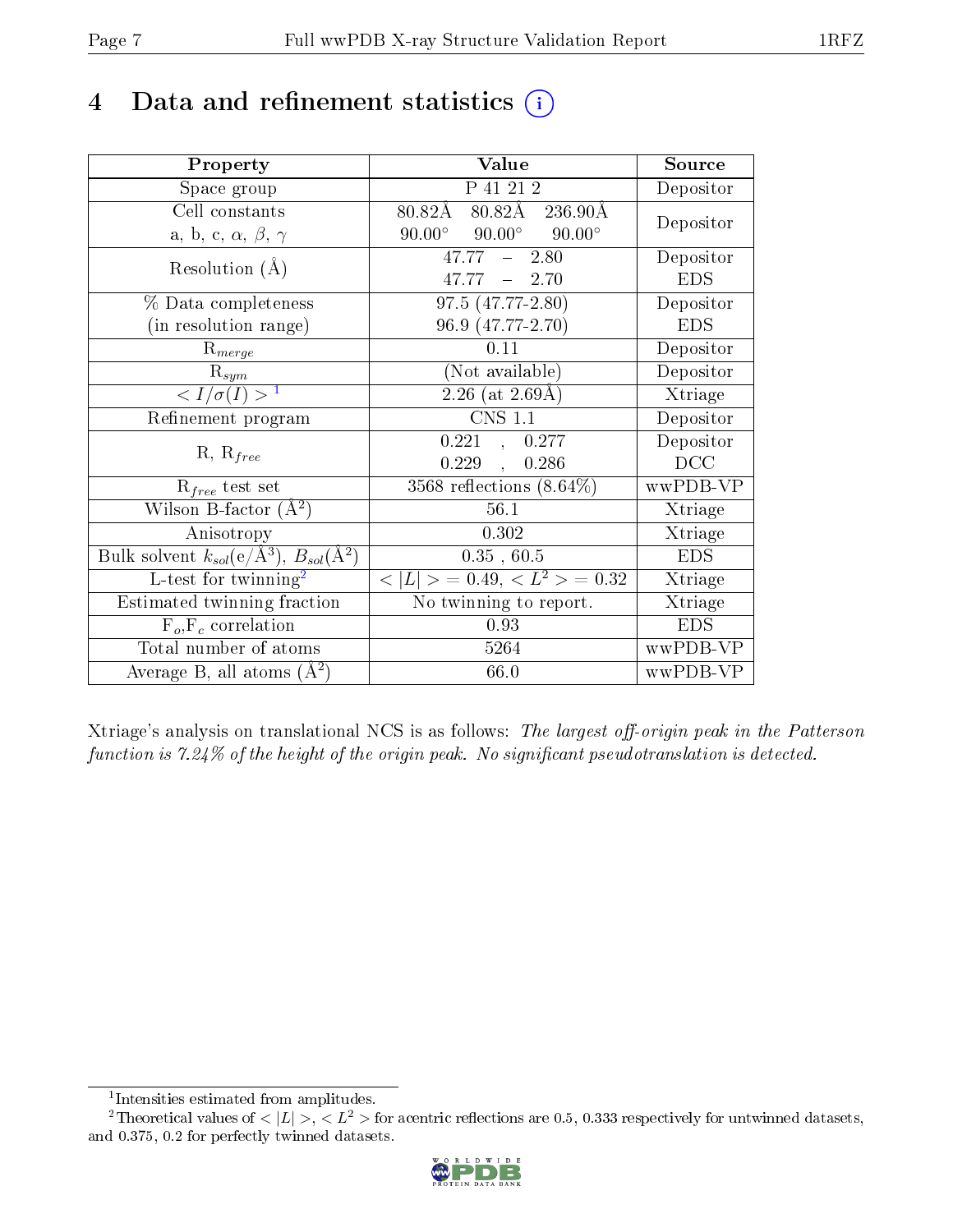# 5 Model quality  $(i)$

### 5.1 Standard geometry  $(i)$

Bond lengths and bond angles in the following residue types are not validated in this section: SO4

The Z score for a bond length (or angle) is the number of standard deviations the observed value is removed from the expected value. A bond length (or angle) with  $|Z| > 5$  is considered an outlier worth inspection. RMSZ is the root-mean-square of all Z scores of the bond lengths (or angles).

| Mol | Chain |      | Bond lengths | Bond angles |                    |  |
|-----|-------|------|--------------|-------------|--------------------|--|
|     |       | RMSZ | $\# Z  > 5$  | RMSZ        | # $ Z >5$          |  |
|     |       | 0.41 | 0/1309       | 0.62        | 0/1763             |  |
|     | В     | 0.46 | 0/1331       | 0.62        | 0/1791             |  |
|     | C     | 0.45 | 0/1288       | 0.68        | 0/1737             |  |
|     | Ð     | 0.38 | 0/1242       | 0.64        | $1/1677$ $(0.1\%)$ |  |
| All | All   | 0.43 | /5170        | 0.64        | $(6968)(0.0\%)$    |  |

There are no bond length outliers.

All (1) bond angle outliers are listed below:

|  |  |                                     | $\mid$ Mol $\mid$ Chain $\mid$ Res $\mid$ Type $\mid$ Atoms $\mid$ Z $\mid$ Observed( $\mid$ ) $\mid$ Ideal( $\mid$ ) |          |
|--|--|-------------------------------------|-----------------------------------------------------------------------------------------------------------------------|----------|
|  |  | $\uparrow$ 77   GLY   N-CA-C   5.12 | 125.90                                                                                                                | - 113 10 |

There are no chirality outliers.

There are no planarity outliers.

### 5.2 Too-close contacts  $(i)$

In the following table, the Non-H and H(model) columns list the number of non-hydrogen atoms and hydrogen atoms in the chain respectively. The H(added) column lists the number of hydrogen atoms added and optimized by MolProbity. The Clashes column lists the number of clashes within the asymmetric unit, whereas Symm-Clashes lists symmetry related clashes.

|  |      | Mol   Chain   Non-H   H(model)   H(added) |      |     | $\mid$ Clashes $\mid$ Symm-Clashes |
|--|------|-------------------------------------------|------|-----|------------------------------------|
|  | 1295 |                                           | 1296 | 120 |                                    |
|  | 1317 |                                           | 1321 | 84  |                                    |
|  | 1273 |                                           | 1273 | -84 |                                    |
|  | 1227 |                                           | 1227 | 132 |                                    |
|  | 15   |                                           |      |     |                                    |
|  |      |                                           |      |     |                                    |

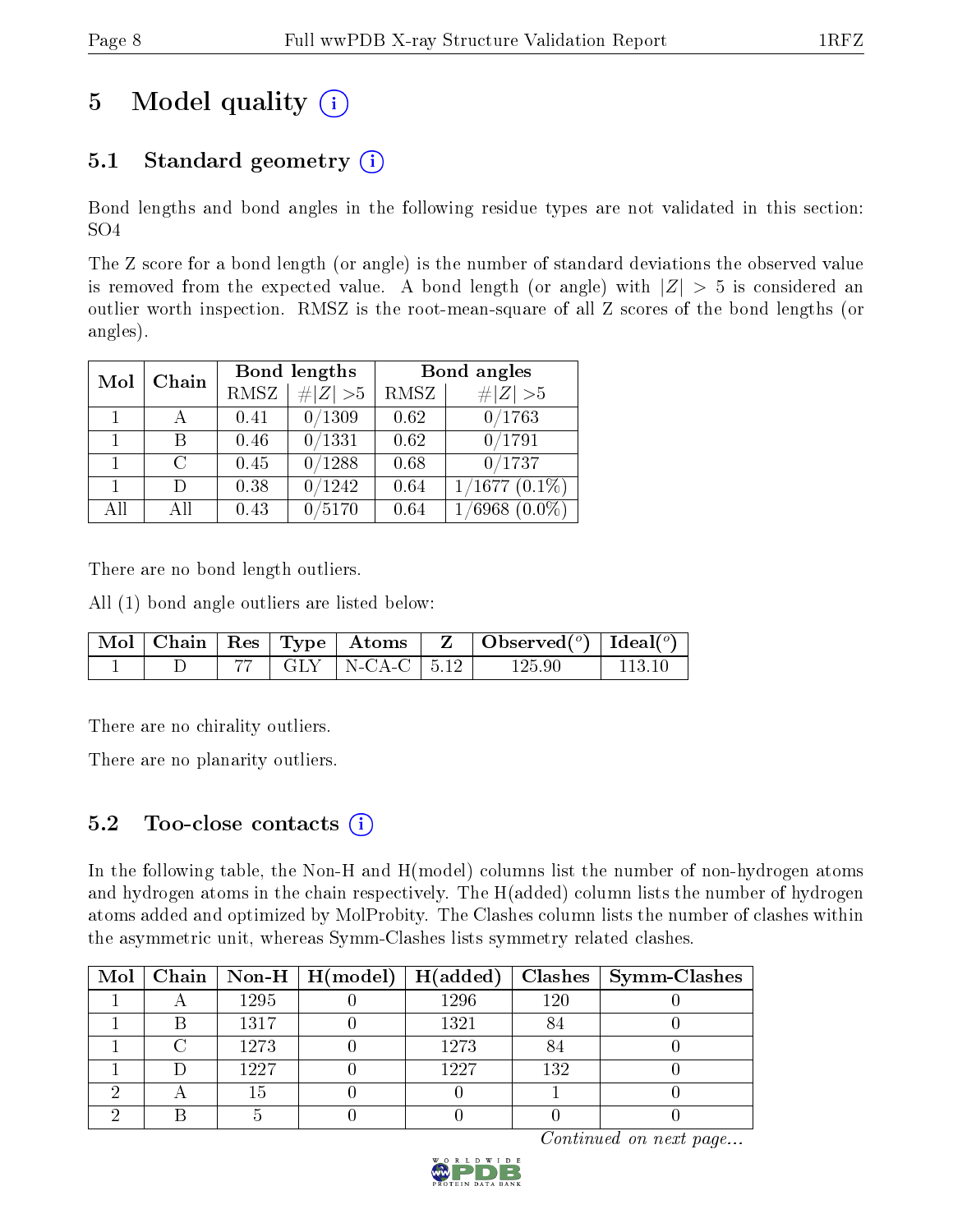|  |      |      |     | Mol   Chain   Non-H   H(model)   H(added)   Clashes   Symm-Clashes |
|--|------|------|-----|--------------------------------------------------------------------|
|  |      |      |     |                                                                    |
|  |      |      |     |                                                                    |
|  | 28   |      |     |                                                                    |
|  |      |      |     |                                                                    |
|  | 31   |      |     |                                                                    |
|  |      |      |     |                                                                    |
|  | 5264 | 5117 | 360 |                                                                    |

The all-atom clashscore is defined as the number of clashes found per 1000 atoms (including hydrogen atoms). The all-atom clashscore for this structure is 35.

All (360) close contacts within the same asymmetric unit are listed below, sorted by their clash magnitude.

| Atom-1             | Atom-2                       | Interatomic       | Clash         |
|--------------------|------------------------------|-------------------|---------------|
|                    |                              | distance $(\AA)$  | overlap $(A)$ |
| 1: A:6: MSE: HE1   | 1:D:86:ILE:HG12              | 1.25              | 1.17          |
| 1:B:86:ILE:HG13    | 1:C:6:MSE:HE3                | 1.26              | 1.14          |
| 1: A:70: LEU:HD21  | $1:D:70:L\overline{EU:HD21}$ | 1.45              | 0.97          |
| 1:C:100:LEU:O      | 1:C:103:SER:HB3              | 1.66              | 0.96          |
| 1:A:23:THR:HG22    | 1:A:25:GLU:H                 | $\overline{1.32}$ | 0.94          |
| 1:B:23:THR:HG22    | 1: B: 25: GLU: H             | 1.32              | 0.93          |
| 1: A:94:TYR:H A    | 1: D:62: ASN:HD21            | 1.34              | 0.92          |
| 1: D: 14: ARG: HB2 | 3:D:417:HOH:O                | 1.71              | 0.90          |
| 1:D:85:SER:O       | 1:D:89:ARG:HG3               | 1.74              | 0.88          |
| 1: A:69: GLN: HE21 | 1: A:69: GLN: HA             | 1.39              | 0.87          |
| 1: B:86: ILE: CG1  | $1:C:6:\text{MSE:HE3}$       | 2.03              | 0.87          |
| 1: A:32:TYR:O      | 1: A:36: SER: HB2            | 1.76              | 0.86          |
| 1:D:142:LEU:HA     | 1:D:145:ILE:HG12             | 1.60              | 0.84          |
| 1:A:5:ILE:HG22     | 1: A:6: MSE: HE2             | 1.60              | 0.83          |
| 1:A:2:SER:HA       | 1: D:89: ARG: HH22           | 1.41              | 0.83          |
| 1: A:6: MSE: HE1   | 1: D:86: ILE: CG1            | 2.06              | 0.83          |
| 1:C:98:GLU:HB3     | 1: D: 110: SER: HB2          | 1.59              | 0.81          |
| 1: A:6:MSE:CE      | 1: D:86: ILE: HG12           | 2.10              | 0.81          |
| 1: D: 96: VAL: HA  | 1:D:99:ILE:HD12              | 1.62              | 0.80          |
| 1:D:42:LEU:HD11    | 1:D:46:GLU:HG2               | $\overline{1.63}$ | 0.80          |
| 1:C:132:ASP:O      | 1:C:133:LYS:HB2              | 1.81              | 0.79          |
| 1: D: 26: LYS: HE3 | 1:D:126:ILE:HD12             | $\overline{1.66}$ | 0.77          |
| 1: D: 142: LEU: HA | 1: D: 145: ILE: CG1          | 2.15              | 0.77          |
| 1:A:25:GLU:O       | 1:A:29:GLU:HG3               | 1.86              | 0.76          |
| 1: A:23:THR:HG22   | $1:$ A:25:GLU:N              | 2.00              | 0.75          |
| 1:C:43:THR:OG1     | 1:C:46:GLU:HG2               | 1.86              | 0.75          |
| 1:B:86:ILE:HG13    | 1:C:6:MSE:CE                 | 2.14              | 0.75          |

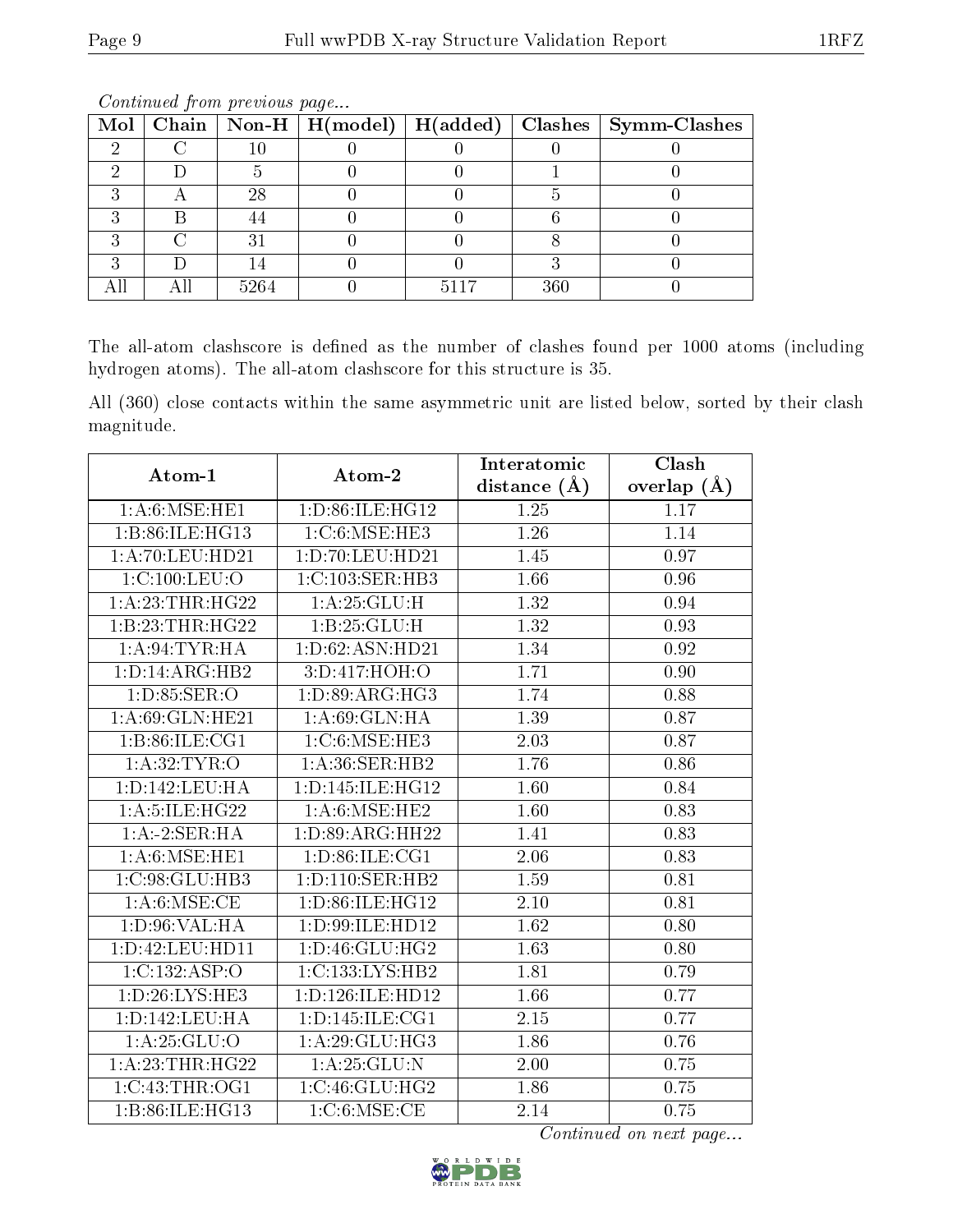| Atom-1               | Atom-2               | Interatomic      | Clash         |
|----------------------|----------------------|------------------|---------------|
|                      |                      | distance $(\AA)$ | overlap $(A)$ |
| 1: D: 110: SER: HA   | 1: D: 113: PHE: CD2  | 2.20             | 0.75          |
| 1:C:111:ILE:HD12     | 1:C:111:ILE:H        | 1.52             | 0.74          |
| 1: D: 130: LEU: O    | 1:D:139:ASN:HB2      | 1.87             | 0.74          |
| 1:A:83:LEU:HD22      | 1:A:87:ILE:HD11      | 1.69             | 0.74          |
| 1:B:111:ILE:HD11     | 3:B:435:HOH:O        | 1.86             | 0.74          |
| 1:B:23:THR:HG22      | 1:B:25:GLU:N         | 2.01             | 0.74          |
| 1:C:34:LEU:HD21      | 1:C:119:ILE:HG23     | 1.69             | 0.73          |
| 1: D: 110: SER: HA   | 1: D: 113: PHE: CE2  | 2.23             | 0.73          |
| 1:B:91:GLU:HG2       | 1:C:3:GLU:O          | 1.89             | 0.73          |
| 1:B:132:ASP:O        | 1:B:133:LYS:HD3      | 1.89             | 0.73          |
| 1: A: 108: TYR: CZ   | 1: A: 156: ARG: HD2  | 2.23             | 0.72          |
| 1:A:93:LEU:HD13      | 1: D: 58: ARG: CZ    | 2.20             | 0.72          |
| 1:A:101:ALA:O        | 1: A:105: VAL:HG23   | 1.90             | 0.70          |
| 1: A:53: ARG:HG2     | 1: A: 156: ARG: CZ   | 2.21             | 0.69          |
| 1: A:85: SER:O       | 1: A:89: ARG: HG2    | 1.92             | 0.69          |
| 1:C:115:ASN:O        | 1:C:119:ILE:HG13     | 1.91             | 0.69          |
| 1: A:53: ARG:HG2     | 1: A: 156: ARG: NE   | 2.08             | 0.69          |
| 1:D:139:ASN:HA       | 1: D: 142: LEU: HD21 | 1.73             | 0.68          |
| 1:B:120:ASP:O        | 1:B:123:LYS:HE2      | 1.92             | 0.68          |
| 1: A:96: VAL: HG13   | 1: D: 100: LEU: HD21 | 1.76             | 0.68          |
| 1:D:14:ARG:HH11      | 1: D: 24: VAL:HG21   | 1.59             | 0.67          |
| 1: A:40: PRO:HG2     | 1:A:41:ASP:H         | 1.58             | 0.67          |
| 1:B:91:GLU:OE2       | 1:C:6:MSE:HB2        | 1.95             | 0.67          |
| 1:A:81:GLU:OE2       | 1:A:82:PRO:HA        | 1.94             | 0.67          |
| 3:B:423:HOH:O        | 1: D: 111: ILE: HD13 | 1.95             | 0.67          |
| 1:B:26:LYS:HG3       | 3:B:427:HOH:O        | 1.95             | 0.66          |
| 1:A:122:GLN:HE21     | 1: A: 122: GLN: HA   | 1.60             | 0.66          |
| 1:B:2:SER:HB2        | 1:B:1:MSE:HB3        | 1.77             | 0.66          |
| 1: C: 111: ILE: HD12 | 1:C:111:ILE:N        | 2.11             | 0.66          |
| 1:D:130:LEU:HD13     | 1:D:142:LEU:HD12     | 1.77             | 0.66          |
| 1:B:102:LEU:HG       | 1:B:113:PHE:HE1      | 1.60             | 0.65          |
| 1:B:133:LYS:O        | 1: B: 133: LYS: HG2  | 1.95             | 0.65          |
| 1:D:42:LEU:HD11      | 1: D: 46: GLU: CG    | 2.26             | 0.65          |
| 1: D:44: MSE:O       | 1: D: 48: ILE: HG13  | 1.95             | 0.65          |
| 1: D: 26: LYS: CE    | 1: D: 126: ILE: HD12 | 2.26             | 0.65          |
| 1:C:156:ARG:HH12     | 1:C:160:ARG:HH11     | 1.43             | 0.65          |
| 1:D:82:PRO:O         | 1:D:86:ILE:HG13      | 1.96             | 0.64          |
| 1: D:69: GLN: HA     | 1:D:69:GLN:HE21      | 1.62             | 0.64          |
| 1:B:89[A]:ARG:HB3    | 1:C:3:GLU:HG2        | 1.78             | 0.64          |
| 1: A:113:PHE:CD2     | 1:B:102:LEU:HD13     | 2.33             | 0.64          |
| 1:A:83:LEU:HD22      | 1:A:87:ILE:CD1       | 2.27             | 0.64          |

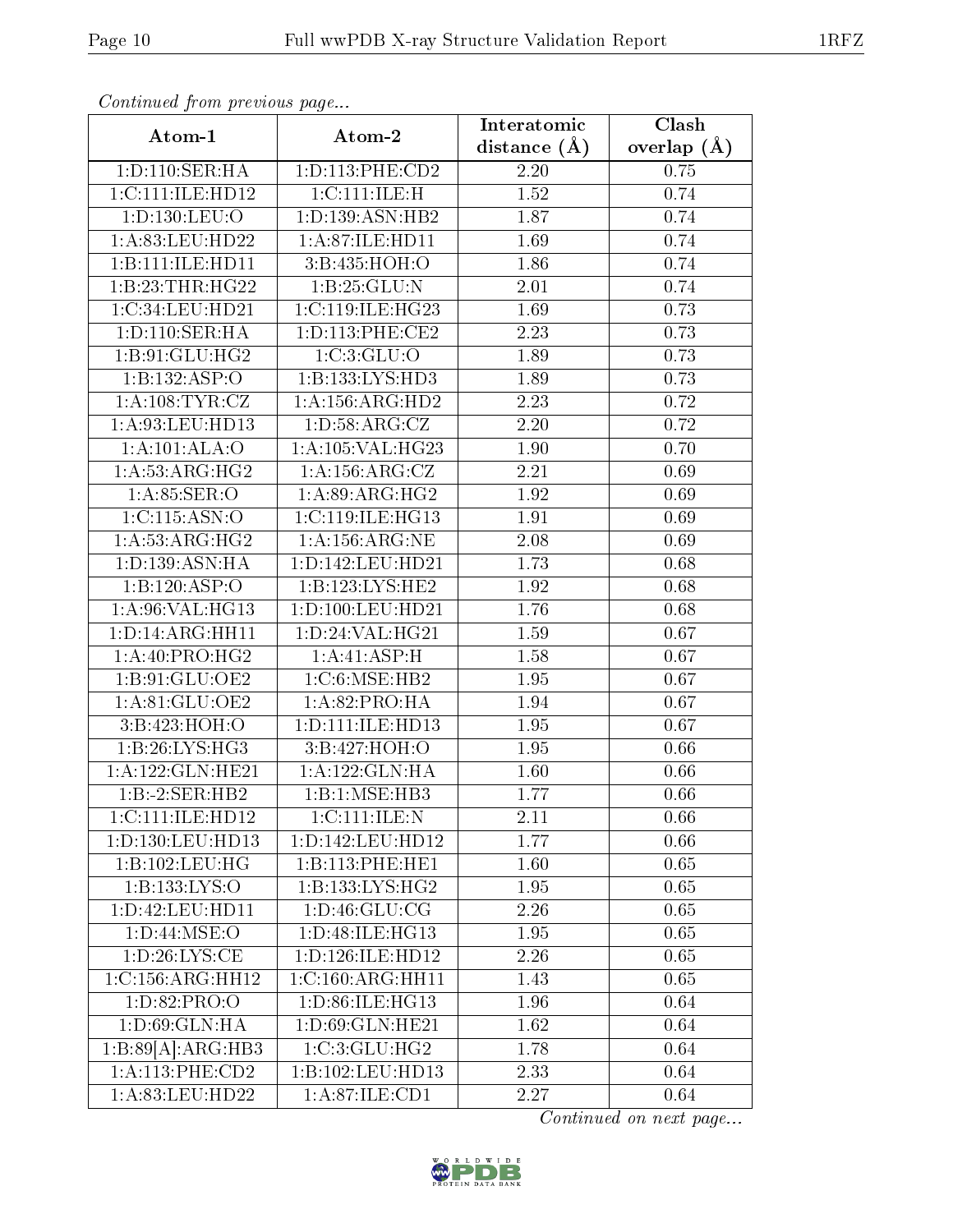| $F = F$             |                                       | Interatomic       | Clash           |
|---------------------|---------------------------------------|-------------------|-----------------|
| Atom-1              | Atom-2                                | distance $(\AA)$  | overlap $(\AA)$ |
| 1: A:60: VAL:O      | 1:A:64:ILE:HG13                       | 1.97              | 0.64            |
| 1:C:49:GLU:HA       | 3:C:416:HOH:O                         | 1.97              | 0.63            |
| 1:A:158:ALA:O       | 1:C:4:PHE:CE2                         | 2.52              | 0.63            |
| 1:D:156:ARG:NE      | 2:D:404:SO4:O4                        | 2.29              | 0.63            |
| 1: D: 71: ASP: OD2  | 1:D:142:LEU:HD23                      | 1.98              | 0.63            |
| 1:C:114:THR:CG2     | 1: D: 121: LYS: HB2                   | 2.28              | 0.63            |
| 1:C:4:PHE:CD1       | 1:C:4:PHE:C                           | 2.72              | 0.62            |
| 1: A: 1: MSE: O     | 1: A:5: ILE: HG13                     | 2.00              | 0.62            |
| 1: C:110: SER: HA   | 1:C:113:PHE:CE2                       | 2.34              | 0.62            |
| 1: A:66:THR:HA      | 1:D:83:LEU:HD11                       | 1.82              | $\rm 0.62$      |
| 1:A:78:ARG:NH1      | 1: D: 78: ARG: HG3                    | $2.15\,$          | 0.62            |
| 1: A:69: GLN:O      | 1:A:73:LEU:HD12                       | 1.99              | 0.62            |
| 1: D: 108: TYR: CE2 | 1: D: 156: ARG: HD2                   | 2.35              | 0.62            |
| 1:C:119:ILE:HD12    | 1:C:120:ASP:N                         | $\overline{2.14}$ | 0.61            |
| 1:C:90:ASP:O        | 1:C:90:ASP:OD1                        | 2.19              | 0.61            |
| 1:C:113:PHE:CZ      | 1:D:102:LEU:HD11                      | 2.35              | 0.60            |
| 1: A:110: SER:OG    | 1:B:95:GLY:HA3                        | 2.01              | 0.60            |
| 1:C:75:GLU:OE1      | 1:C:137:LYS:HD3                       | 2.00              | 0.60            |
| 1: D: 132: ASP: C   | 1:D:134:SER:H                         | 2.04              | 0.60            |
| 1: D:9: LEU:O       | 1: D: 10: GLU: C                      | 2.39              | 0.60            |
| 1:A:104:ILE:O       | 1:A:107:VAL:HB                        | 2.02              | 0.60            |
| 1:B:88[B]:ARG:HD2   | 3:B:404:HOH:O                         | 2.00              | 0.60            |
| 1:C:95:GLY:HA2      | 3:C:431:HOH:O                         | 2.02              | 0.60            |
| 1:B:81:GLU:OE2      | 1:B:82:PRO:HA                         | $2.01\,$          | 0.60            |
| 1: D: 10: GLU: HG2  | 1:D:61:GLN:HE22                       | 1.67              | 0.60            |
| 1:A:83:LEU:HD11     | 1: D:66:THR:HA                        | 1.84              | 0.59            |
| 1: D: 118: TYR: CE1 | 1: D: 122: GLN: HG3                   | 2.37              | 0.59            |
| 1:A:74:ALA:O        | 1:A:88:ARG:HD2                        | 2.02              | 0.59            |
| 1:B:89[B]:ARG:HH11  | 1:B:89[B]:ARG:HB3                     | 1.67              | 0.59            |
| 1: A:44: MSE:O      | 1:A:48:ILE:HG13                       | 2.01              | 0.59            |
| 1:B:102:LEU:HG      | 1:B:113:PHE:CE1                       | 2.37              | 0.59            |
| 1: D: 10: GLU: HG2  | 1: D:61: GLN: NE2                     | 2.18              | 0.59            |
| 1:B:77:GLY:HA2      | 1:B:84:GLN:NE2                        | 2.18              | 0.59            |
| 1:D:71:ASP:OD2      | 1:D:141:PHE:HB2                       | 2.03              | 0.58            |
| 1:A:78:ARG:HD2      | 1:D:78:ARG:HD3                        | 1.85              | 0.58            |
| 1: A:114:THR:HG23   | 3:A:408:H <sub>0</sub> H <sub>0</sub> | 2.03              | 0.58            |
| 1:D:79:LEU:HB2      | 1:D:84:GLN:OE1                        | 2.04              | 0.58            |
| 1:B:82:PRO:HB2      | 1:C:6:MSE:HE1                         | 1.85              | 0.57            |
| 1:D:23:THR:HG22     | 1: D:26: LYS: NZ                      | 2.19              | 0.57            |
| 1:A:43:THR:O        | 1: A:46: GLU:HB3                      | 2.04              | 0.57            |
| 1:C:111:ILE:H       | 1:C:111:ILE:CD1                       | $2.16\,$          | 0.57            |

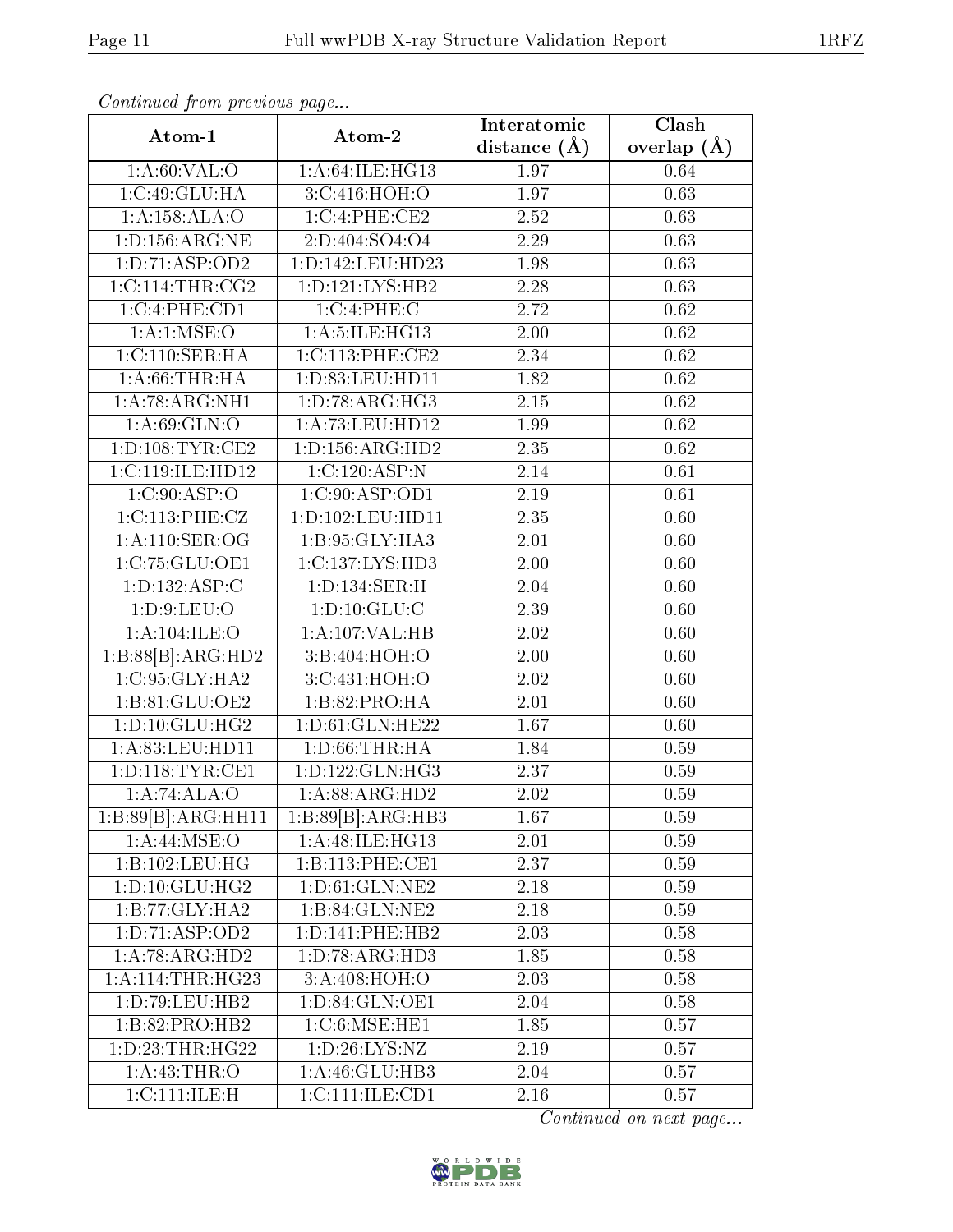| sonnanasa jionn pisonsas pags     |                                      | Interatomic       | Clash           |
|-----------------------------------|--------------------------------------|-------------------|-----------------|
| Atom-1                            | Atom-2                               | distance $(\AA)$  | overlap $(\AA)$ |
| 1:B:89[A]:ARG:CB                  | 1:C:3:GLU:HG2                        | 2.35              | 0.57            |
| 1:D:134:SER:C                     | 1: D: 136: GLY: H                    | 2.08              | 0.57            |
| 1:A:142:LEU:O                     | 1:A:146:VAL:HG23                     | 2.05              | 0.56            |
| 1: D:32: TYR:O                    | 1:D:36:SER:HB2                       | 2.04              | $0.56\,$        |
| 1:D:49[B]:GLU:O                   | 1: D: 53: ARG: HG2                   | 2.06              | 0.56            |
| 1:B:43:THR:HA                     | 3:B:439:HOH:O                        | 2.05              | 0.56            |
| 1:D:129:TYR:CE1                   | 1:D:135:THR:HG21                     | 2.40              | 0.56            |
| 1:C:102:LEU:HD11                  | 1: D: 113: PHE: CD2                  | 2.41              | 0.56            |
| 1:C:156:ARG:HH12                  | 1:C:160:ARG:NH1                      | 2.04              | 0.56            |
| 1:C:19:GLU:HG2                    | $3:C:435:\overline{HOH:O}$           | 2.06              | 0.56            |
| 1: A:95: GLY:H                    | 1: D:62: ASN:ND2                     | 2.03              | 0.56            |
| 1:B:110:SER:HA                    | 1:B:113:PHE:CD2                      | 2.41              | 0.56            |
| 1:A:35:GLN:HG3                    | $1:\overline{A}:157:\text{LEU}:HD23$ | 1.87              | 0.56            |
| 1:B:93:LEU:HD21                   | 1:C:4:PHE:CE2                        | 2.41              | 0.55            |
| 1:B:35:GLN:HG3                    | 1:B:157:LEU:HD23                     | 1.89              | 0.55            |
| 1:C:23:THR:OG1                    | 1:C:26:LYS:HG2                       | 2.07              | 0.55            |
| 1:A:142:LEU:HD12                  | 1: A:145: ILE: HDI1                  | 1.87              | 0.55            |
| 1: A:50: ASN:OD1                  | 1: A: 156: ARG: NH1                  | 2.39              | 0.55            |
| 1: D: 110: SER: HA                | 1: D: 113: PHE: HD2                  | 1.72              | 0.55            |
| 1: A:23:THR:CG2                   | 1: A:25: GLU:HB3                     | 2.36              | 0.55            |
| 1: A:79: LEU: HD22                | 1:D:69:GLN:OE1                       | 2.06              | 0.55            |
| 1:B:145:ILE:O                     | 1:B:149:ILE:HG13                     | 2.07              | 0.55            |
| 1:B:33:TYR:C                      | 1: B: 33: TYR: CD2                   | 2.80              | 0.55            |
| 1:A:157:LEU:HD22                  | 3:A:428:HOH:O                        | 2.06              | 0.55            |
| 1:A:82:PRO:O                      | 1:A:86:ILE:HG13                      | 2.07              | 0.55            |
| 1:B:104:ILE:O                     | 1:B:107:VAL:HB                       | $\overline{2.07}$ | 0.55            |
| 1:D:8:ASN:ND2                     | 1: D: 8: ASN: O                      | 2.40              | 0.55            |
| 1:A:73:LEU:HD22                   | 1:D:73:LEU:HD11                      | 1.88              | 0.54            |
| 1:B:141:PHE:O                     | 1:B:145:ILE:HG23                     | 2.07              | 0.54            |
| 1:A:113:PHE:CE2                   | 1:B:102:LEU:HD22                     | 2.42              | 0.54            |
| 1: A:58: ARG:NH1                  | 1: D: 93: LEU: HD13                  | 2.23              | 0.54            |
| 1:C:20:ARG:HH22                   | 1:C:75:GLU:CD                        | 2.11              | 0.54            |
| $1:C:129:\overline{\text{TYR}:C}$ | 1:C:129:TYR:CD1                      | 2.80              | 0.54            |
| 1: A:94:TYR:HA                    | 1:D:62:ASN:ND2                       | 2.14              | 0.54            |
| 1:A:117:GLY:CA                    | 1:B:114:THR:HA                       | 2.37              | 0.54            |
| 1: D: 79: LEU: O                  | 1:D:84:GLN:HB2                       | 2.07              | 0.54            |
| 1:C.123:LYS:N                     | 1:C:124:PRO:HD3                      | 2.23              | 0.54            |
| 1:D:27:ILE:HG21                   | 1: D:51: VAL: HG13                   | 1.89              | 0.54            |
| 1:B:94:TYR:CZ                     | 1:B:96:VAL:HB                        | 2.44              | 0.53            |
| 1:D:35:GLN:OE1                    | 1:D:154:SER:HA                       | 2.09              | 0.53            |
| 1: A: 130: LEU: HB3               | 1:A:143:ASP:HB3                      | 1.90              | 0.53            |

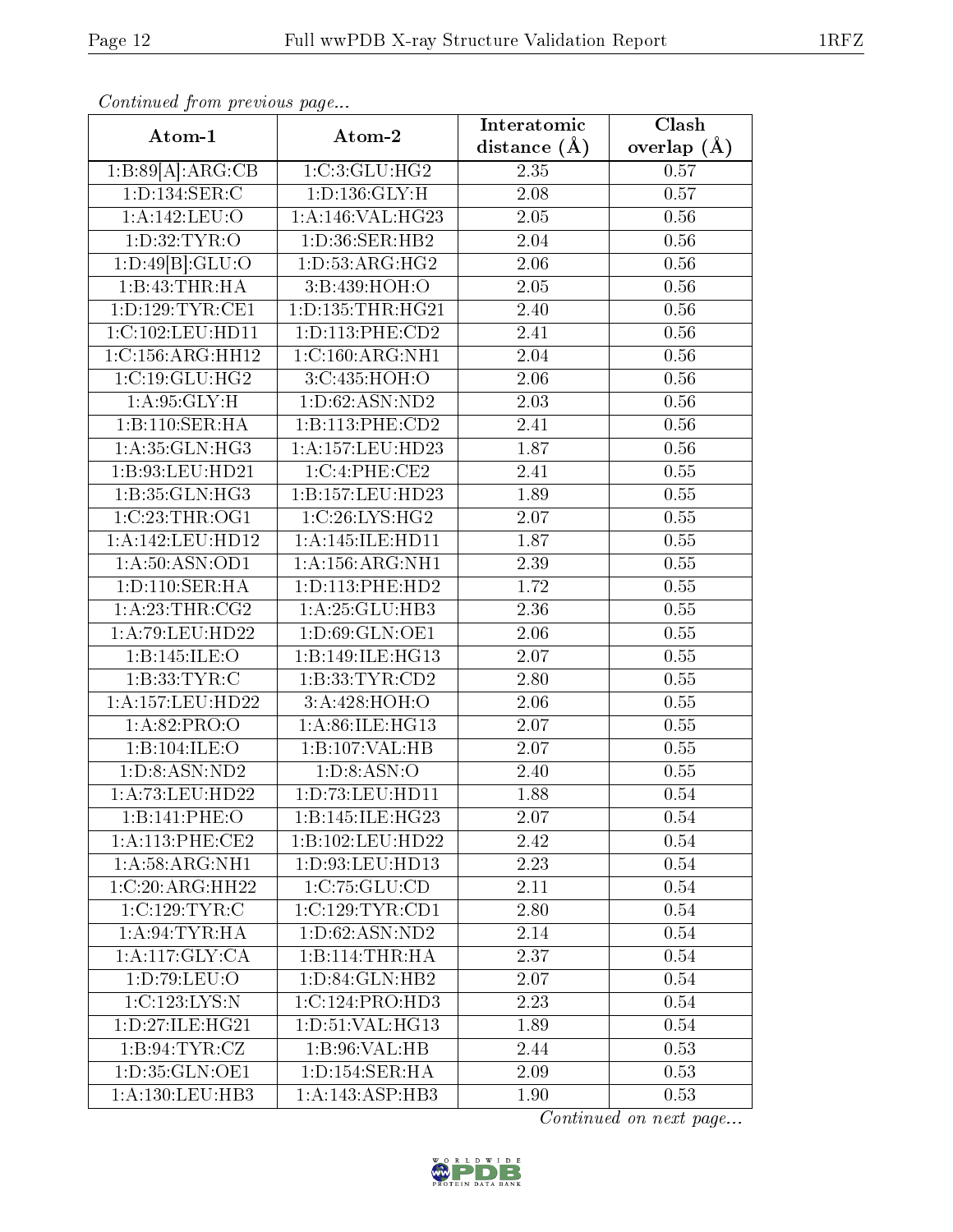|                                    |                                 | Interatomic      | $\overline{\text{Clash}}$ |
|------------------------------------|---------------------------------|------------------|---------------------------|
| Atom-1                             | Atom-2                          | distance $(\AA)$ | overlap $(A)$             |
| 1: D: 130: LEU: C                  | 1:D:132:ASP:H                   | 2.11             | 0.53                      |
| 1: D: 135: THR:C                   | 1: D: 137: LYS:H                | $2.11\,$         | 0.53                      |
| 1: A:108: TYR:OH                   | 2:A:401:SO4:O3                  | 2.27             | 0.53                      |
| 1: D: 11: GLN: O                   | 1: D: 13: ALA: N                | 2.42             | 0.53                      |
| 1:A:160:ARG:HD3                    | 3:A:413:HOH:O                   | 2.07             | 0.53                      |
| 1:C:124:PRO:O                      | 1:C:127:LEU:HB2                 | 2.09             | 0.53                      |
| 1:D:42:LEU:HD11                    | 1:D:46:GLU:OE2                  | 2.09             | 0.53                      |
| 1: A:79: LEU:O                     | 1:A:84:GLN:HB2                  | 2.09             | 0.53                      |
| 1: D: 23: THR:C                    | 1:D:25:GLU:H                    | 2.11             | 0.53                      |
| 1: D: 9: LEU: N                    | 1: D: 9: LEU: HD12              | 2.24             | 0.53                      |
| 1:A:68:ILE:HG22                    | 1: A:68: ILE: O                 | 2.09             | 0.52                      |
| 1:C:110:SER:O                      | 1:C:113:PHE:HD2                 | 1.91             | 0.52                      |
| 1:B:58:ARG:HD3                     | 1:C:93:LEU:HB3                  | 1.91             | 0.52                      |
| 1:C:10:GLU:OE2                     | 1: C:56: SER:HB3                | 2.09             | 0.52                      |
| 1:A:107:VAL:HG12                   | 1: A:108: TYR: CD1              | 2.45             | 0.52                      |
| 1: A:62: ASN:ND2                   | 1: D:94:TYR:HA                  | 2.24             | $0.52\,$                  |
| 1:D:102:LEU:O                      | $1: D: 106: \overline{ASN:HB2}$ | 2.09             | 0.52                      |
| 1: A:69: GLN: HE21                 | 1: A:69: GLN:CA                 | 2.17             | $0.52\,$                  |
| 1: D: 11: GLN: O                   | 1: D: 12: THR:C                 | 2.48             | $0.52\,$                  |
| 1:A:121:LYS:HE2                    | 1:B:115:ASN:ND2                 | 2.25             | 0.52                      |
| 1: A:20: ARG:HG3                   | 1:A:68:ILE:HD13                 | 1.92             | $0.52\,$                  |
| 1:C:117:GLY:O                      | 1:C:120:ASP:HB3                 | $2.10\,$         | $0.52\,$                  |
| 1:B:81:GLU:HA                      | 1:B:81:GLU:OE2                  | $2.10\,$         | 0.51                      |
| 1:B:86:ILE:HA                      | 1:B:91:GLU:HB2                  | 1.92             | 0.51                      |
| 1:C:114:THR:HG22                   | 1:D:121:LYS:HB2                 | 1.90             | 0.51                      |
| 1:C:96:VAL:O                       | 1:C:99:ILE:HB                   | 2.11             | 0.51                      |
| 1: D:69: GLN:O                     | 1: D: 73: LEU: HB2              | 2.10             | 0.51                      |
| 1:A:157:LEU:O                      | 1:A:157:LEU:HD12                | $2.10\,$         | 0.51                      |
| 1: A: 35: GLN: HG2                 | 1:A:154:SER:OG                  | 2.11             | 0.51                      |
| 1:B:9:LEU:HD21                     | 1:C:86:ILE:HD11                 | 1.92             | 0.51                      |
| 1:B:64:ILE:HG12                    | 1:B:145:ILE:HD13                | 1.91             | 0.51                      |
| 1: D: 139: ASN: HA                 | 1: D: 142: LEU: CD2             | 2.38             | 0.51                      |
| 1: A:94:TYR:CA                     | 1: D:62: ASN:HD21               | 2.16             | 0.51                      |
| 1:A:83:LEU:HD12                    | 1: D:69: GLN: HB2               | 1.92             | 0.51                      |
| 1:B:76:ASP:O                       | 1:B:78:ARG:HG3                  | 2.11             | 0.51                      |
| 1:C:5:ILE:HG23                     | $1:C:6:\overline{\text{MSE:N}}$ | 2.24             | 0.51                      |
| 1: A:83: LEU: HG                   | 1:D:65:LEU:HB3                  | 1.92             | 0.51                      |
| $1:A:78:A\overline{\text{RG:HD2}}$ | $1:D:78:AR\overline{G:CD}$      | 2.41             | 0.50                      |
| 1:C:53:ARG:HG3                     | 1:C:156:ARG:CZ                  | 2.41             | 0.50                      |
| 1: D: 23: THR:C                    | 1: D: 25: GLU: N                | 2.64             | 0.50                      |
| 1: D:9: LEU:O                      | 1: D: 11: GLN: N                | 2.44             | 0.50                      |

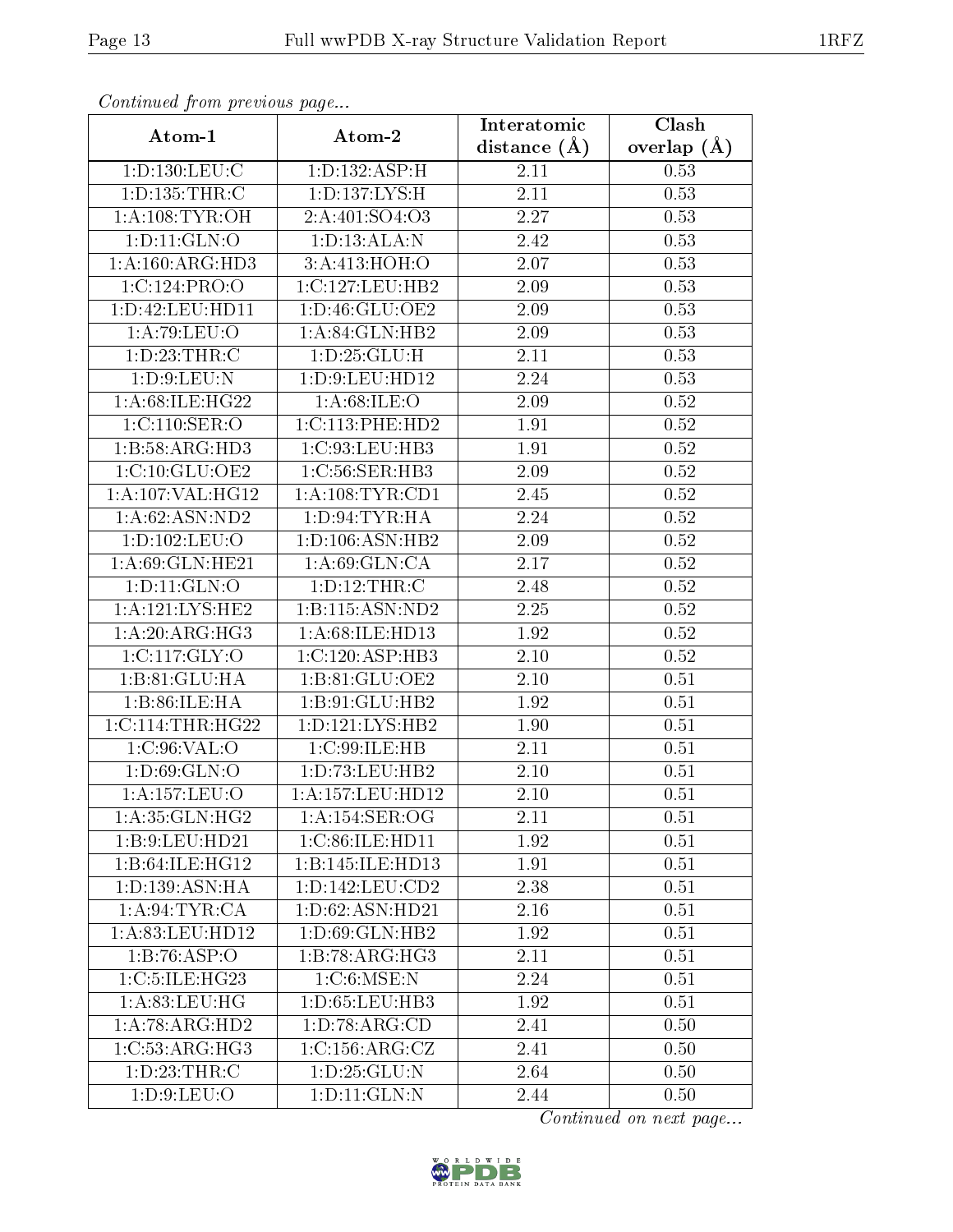| $r^{2}$ . The state $r^{2}$ is the set of $r^{2}$ is the set of $r^{2}$ is the set of $r^{2}$ is the set of $r^{2}$ is the set of $r^{2}$ is the set of $r^{2}$ is the set of $r^{2}$ is the set of $r^{2}$ is the set of $r^{2}$ is the<br>Atom-1 |                               | Interatomic      | Clash           |
|----------------------------------------------------------------------------------------------------------------------------------------------------------------------------------------------------------------------------------------------------|-------------------------------|------------------|-----------------|
|                                                                                                                                                                                                                                                    | Atom-2                        | distance $(\AA)$ | overlap $(\AA)$ |
| 1:C:110:SER:HA                                                                                                                                                                                                                                     | 1:C:113:PHE:CD2               | 2.47             | 0.50            |
| $1:C:\overline{129:TYR:C}$                                                                                                                                                                                                                         | 1:C:129:TYR:HDI               | 2.15             | 0.50            |
| 1:D:98:GLU:HG2                                                                                                                                                                                                                                     | 3:D:409:HOH:O                 | 2.09             | 0.50            |
| 1:A:121:LYS:HE2                                                                                                                                                                                                                                    | 1:B:115:ASN:HD21              | 1.76             | 0.50            |
| 1: A:109: GLY:HA3                                                                                                                                                                                                                                  | 3:C:432:HOH:O                 | 2.12             | 0.50            |
| 1:A:82:PRO:HD2                                                                                                                                                                                                                                     | 1: D: 12: THR: HG21           | 1.93             | 0.50            |
| 1: A:34:LEU:HD11                                                                                                                                                                                                                                   | 1: A:119: ILE: HD13           | 1.94             | 0.50            |
| 1: C:116: TYR: CE1                                                                                                                                                                                                                                 | 1: D: 114: THR: HG22          | 2.47             | 0.50            |
| 1:D:105:VAL:HG23                                                                                                                                                                                                                                   | 1: D: 148: ALA: HB1           | 1.94             | 0.50            |
| 1: D: 122: GLN: O                                                                                                                                                                                                                                  | 1: D: 123: LYS: HB2           | $2.12\,$         | 0.49            |
| 1: B: 49: GLU:O                                                                                                                                                                                                                                    | 1:B:53:ARG:HG2                | 2.12             | 0.49            |
| 1:A:142:LEU:HA                                                                                                                                                                                                                                     | 1: A:145: ILE: HG12           | 1.93             | 0.49            |
| 1:B:111:ILE:O                                                                                                                                                                                                                                      | 1:B:111:ILE:HD12              | 2.12             | 0.49            |
| 1:A:142:LEU:HD12                                                                                                                                                                                                                                   | 1:A:145:ILE:CG1               | 2.43             | 0.49            |
| 1: D:63: ALA:O                                                                                                                                                                                                                                     | 1: D:66:THR:N                 | 2.45             | 0.49            |
| 1:B:124:PRO:O                                                                                                                                                                                                                                      | 1:B:127:LEU:HB2               | 2.13             | 0.49            |
| 1:A:158:ALA:O                                                                                                                                                                                                                                      | 1:C:4:PHE:HE2                 | 1.95             | 0.49            |
| 1:B:108:TYR:CZ                                                                                                                                                                                                                                     | 1:B:156:ARG:HD2               | 2.47             | 0.48            |
| 1: A:31: VAL: HG11                                                                                                                                                                                                                                 | 3:A:428:HOH:O                 | 2.13             | 0.48            |
| 1: B:60: VAL:O                                                                                                                                                                                                                                     | 1:B:64:ILE:HG13               | 2.13             | 0.48            |
| 1: D: 51: VAL: O                                                                                                                                                                                                                                   | 1: D: 55: ILE: HG13           | 2.12             | 0.48            |
| 1: A:126: ILE: O                                                                                                                                                                                                                                   | 1: A:129:TYR:N                | 2.45             | 0.48            |
| 1: D:89: ARG:O                                                                                                                                                                                                                                     | 1: D:90: ASP:C                | 2.51             | 0.48            |
| 1:D:24:VAL:HG11                                                                                                                                                                                                                                    | 1:D:52:ASN:OD1                | 2.12             | 0.48            |
| 1: A:69: GLN: HB2                                                                                                                                                                                                                                  | 1: D: 83: LEU: HD12           | 1.96             | 0.48            |
| 1: D: 23: THR: CG2                                                                                                                                                                                                                                 | 1: D: 26: LYS: HD3            | 2.43             | 0.48            |
| 1:C:145:ILE:O                                                                                                                                                                                                                                      | 1:C:149:ILE:HG13              | 2.13             | 0.48            |
| 1: D: 23: THR: HG23                                                                                                                                                                                                                                | 1: D:26: LYS:H                | 1.78             | 0.48            |
| 1:C:113:PHE:CE2                                                                                                                                                                                                                                    | 1: D: 102: LEU: HD11          | 2.49             | 0.48            |
| 1: A:15: ARG:HG2                                                                                                                                                                                                                                   | 1: A:19: GLU:OE2              | 2.13             | 0.48            |
| 1:D:133:LYS:O                                                                                                                                                                                                                                      | 1: D: 134: SER: HB2           | 2.13             | 0.47            |
| 1: A:26: LYS:O                                                                                                                                                                                                                                     | 1:A:29:GLU:HB2                | 2.13             | 0.47            |
| 1:A:73:LEU:HB3                                                                                                                                                                                                                                     | 1: A:79: LEU: HG              | 1.96             | 0.47            |
| 1:D:142:LEU:HA                                                                                                                                                                                                                                     | 1: D: 145: ILE: CD1           | 2.43             | 0.47            |
| 1:D:39:HIS:N                                                                                                                                                                                                                                       | 1: D: 40: PRO: HD3            | 2.30             | 0.47            |
| 1:B:11:GLN:O                                                                                                                                                                                                                                       | 1:B:15:ARG:HG3                | 2.15             | 0.47            |
| 1: D: 88: ARG: HG2                                                                                                                                                                                                                                 | 1: D:88: ARG: HH11            | 1.80             | 0.47            |
| 1:B:145:ILE:HD12                                                                                                                                                                                                                                   | $1:B:149:ILE:H\overline{D11}$ | 1.97             | 0.47            |
| 1: D: 143: ASP: O                                                                                                                                                                                                                                  | 1:D:143:ASP:OD1               | 2.32             | 0.47            |
| 1:C:34:LEU:CD2                                                                                                                                                                                                                                     | 1:C:119:ILE:HG23              | 2.43             | 0.47            |
| 1:C:156:ARG:HH22                                                                                                                                                                                                                                   | 1:C:160:ARG:HH11              | 1.62             | 0.47            |

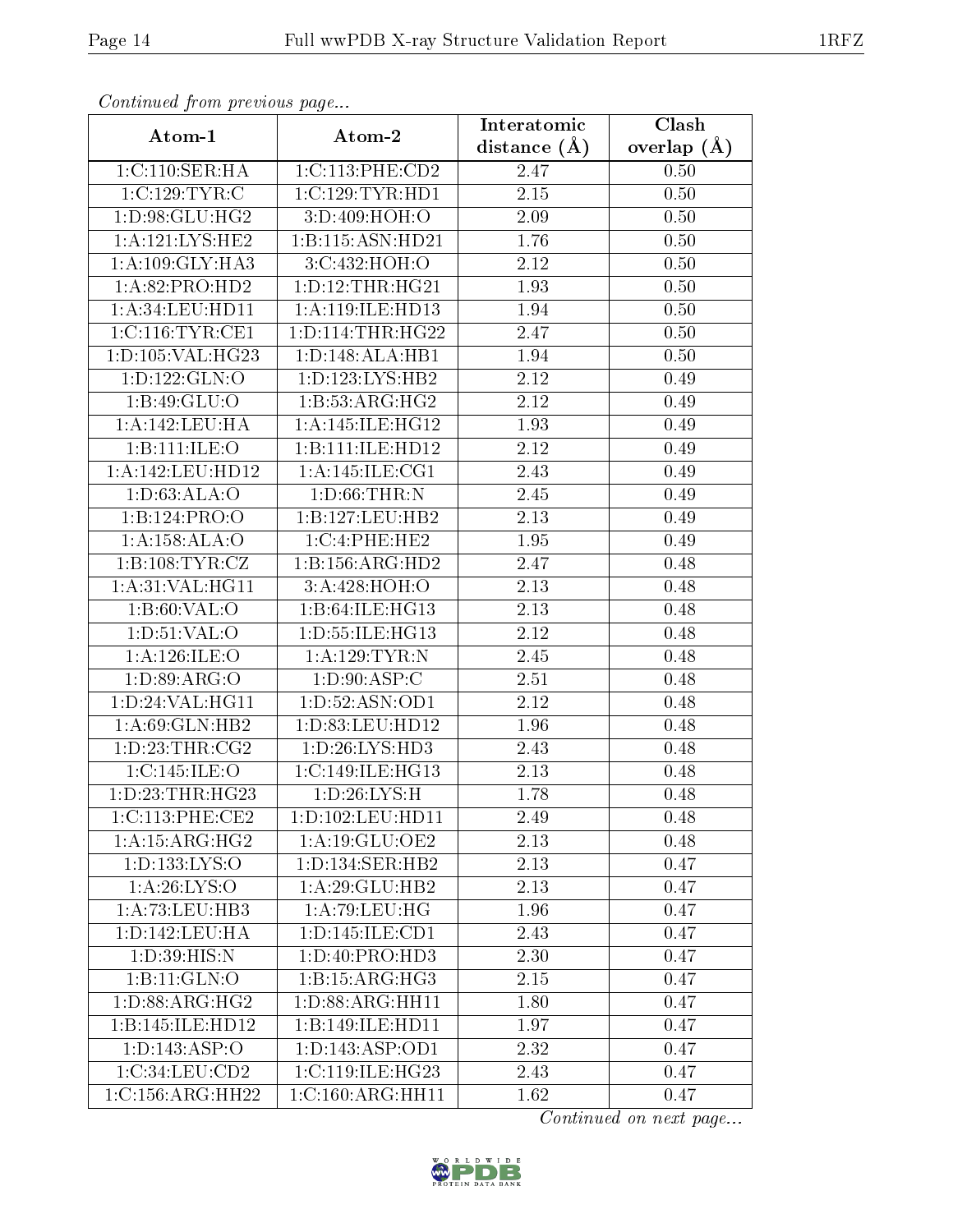| $\sum_{i=1}^{n}$    |                      | Interatomic      | Clash           |
|---------------------|----------------------|------------------|-----------------|
| Atom-1              | Atom-2               | distance $(\AA)$ | overlap $(\AA)$ |
| 1:C:156:ARG:NH1     | 1:C:160:ARG:HD3      | 2.30             | 0.47            |
| 1:B:101:ALA:HB1     | 1:B:148:ALA:HB2      | 1.97             | 0.46            |
| 1: A:118: TYR: HB2  | 1:B:121:LYS:HG3      | 1.97             | 0.46            |
| 1: A:23:THR:HG21    | 1: A:25: GLU:HB3     | 1.97             | 0.46            |
| 1:B:83:LEU:HD22     | 1:B:87:ILE:HG13      | 1.98             | 0.46            |
| 1: D: 116: TYR: HD2 | 1: D: 148: ALA: HA   | 1.81             | 0.46            |
| 1:D:55:ILE:HG12     | 1:D:149:ILE:HD13     | 1.96             | 0.46            |
| 1: D: 70: LEU: HD12 | 1: D: 141: PHE: CZ   | 2.51             | 0.46            |
| 1:A:117:GLY:HA3     | 1:B:114:THR:HA       | 1.96             | 0.46            |
| 1: D: 110: SER: HA  | 1: D: 113: PHE: HE2  | 1.79             | 0.46            |
| 1:D:49[A]:GLU:O     | 1: D: 53: ARG: HG2   | 2.15             | 0.46            |
| 1:B:129:TYR:CE1     | 1: B: 135: THR: HG21 | 2.50             | 0.46            |
| 1: D: 25: GLU: HB2  | 3:D:416:HOH:O        | 2.15             | 0.46            |
| 1: D: 23: THR:O     | 1: D: 25: GLU:N      | 2.48             | $0.46\,$        |
| 1: A:23:THR:HG22    | 1: A:25: GLU:HB3     | 1.98             | 0.46            |
| 1:A:40:PRO:CG       | 1:A:41:ASP:H         | 2.28             | 0.46            |
| 1:A:34:LEU:HD21     | 1:A:119:ILE:HG23     | 1.98             | 0.45            |
| 1:D:30:LEU:HD11     | 1:D:127:LEU:HG       | 1.98             | 0.45            |
| 1:B:23:THR:CG2      | 1:B:25:GLU:HB2       | 2.46             | 0.45            |
| 1:C:139:ASN:O       | 1:C:143:ASP:HB2      | 2.16             | 0.45            |
| 1: D: 22: VAL: CG2  | 1: D: 130: LEU: HD11 | 2.45             | 0.45            |
| 1:D:142:LEU:H       | 1:D:142:LEU:HD23     | 1.80             | 0.45            |
| 1:B:126:ILE:O       | 1:B:129:TYR:N        | 2.50             | 0.45            |
| 1:C:81:GLU:HA       | 1:C:81:GLU:OE2       | 2.17             | 0.45            |
| 1:A:117:GLY:HA2     | 1:B:114:THR:HA       | 1.98             | 0.45            |
| 1:C:27:ILE:HG12     | 1:C:146:VAL:HG13     | 1.98             | 0.45            |
| 1:A:101:ALA:HB1     | 1:A:148:ALA:HB2      | 1.99             | 0.45            |
| 1:B:126:ILE:N       | 1:B:126:ILE:HD12     | 2.32             | 0.45            |
| 1:B:89[B]:ARG:O     | 1:B:90:ASP:HB3       | 2.16             | 0.45            |
| 1:D:139:ASN:OD1     | 1:D:142:LEU:HD11     | 2.16             | 0.45            |
| 1:C:126:ILE:N       | 1:C:126:ILE:HD12     | 2.32             | 0.45            |
| 1:A:125:GLY:HA3     | 3:A:427:HOH:O        | 2.17             | 0.45            |
| 1:C:144:ASP:N       | 1:C:144:ASP:OD2      | 2.50             | 0.45            |
| 1:A:157:LEU:HD12    | 1:A:157:LEU:C        | 2.38             | 0.45            |
| 1:A:43:THR:HG23     | 1: A:46: GLU:HB2     | 1.99             | 0.45            |
| 1: A:57: LYS: HE2   | 1: A:108:TYR:OH      | 2.17             | 0.45            |
| 1:C:13:ALA:HB2      | 1:C:61:GLN:HG2       | 1.98             | 0.45            |
| 1:A:115:ASN:O       | 1:A:119:ILE:HG12     | 2.16             | 0.44            |
| 1:A:17:LEU:HD23     | 1:A:68:ILE:HD11      | 1.98             | 0.44            |
| 1:A:70:LEU:HD21     | 1:D:70:LEU:CD2       | 2.31             | 0.44            |
| 1:B:89[B]:ARG:NH1   | 1:C:3:GLU:HB2        | 2.32             | 0.44            |

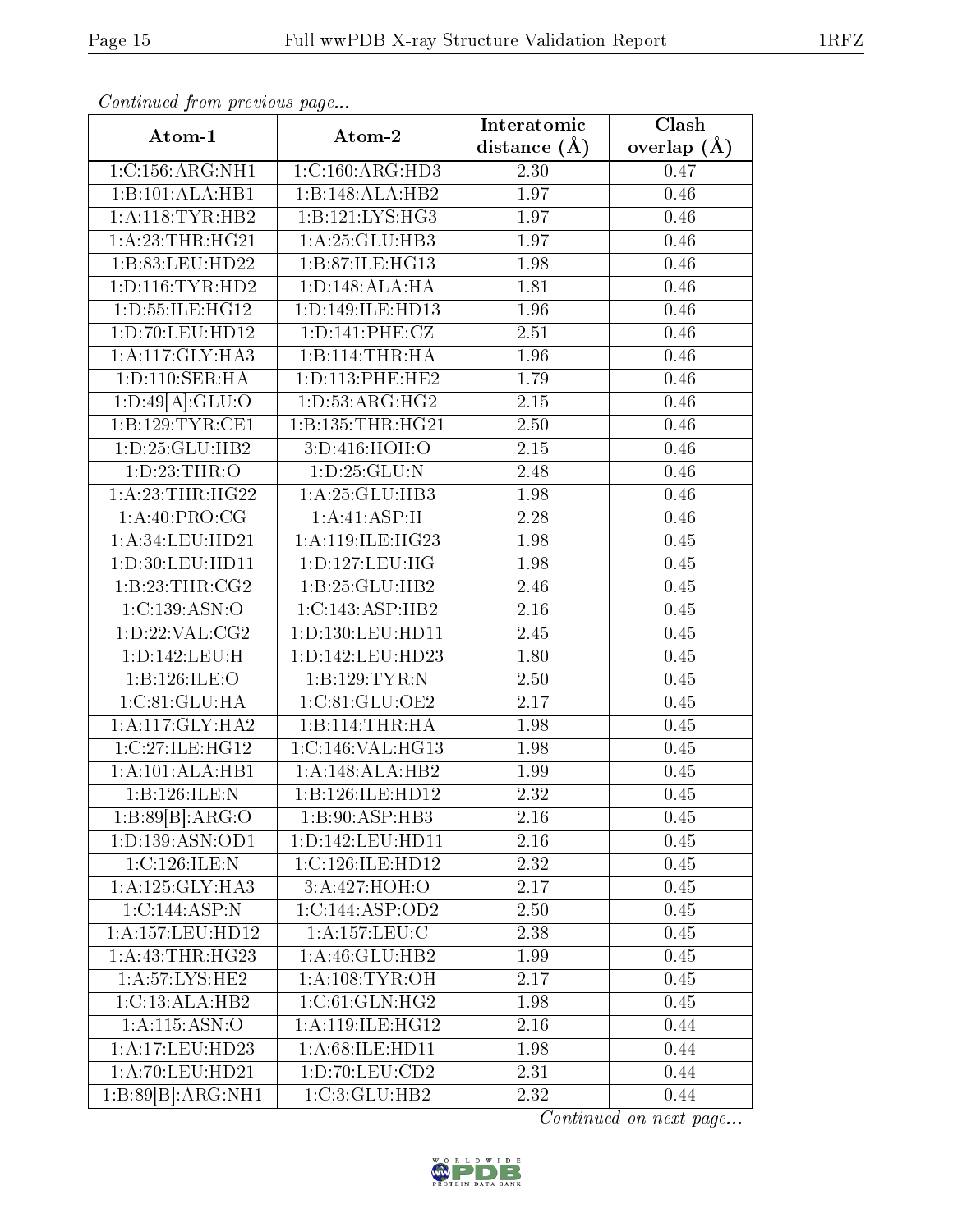| Atom-1              | Atom-2                      | Interatomic      | $\overline{\text{Clash}}$ |
|---------------------|-----------------------------|------------------|---------------------------|
|                     |                             | distance $(\AA)$ | overlap $(A)$             |
| 1: A:38:TYR:CD1     | 1: A:38:TYR:N               | 2.84             | 0.44                      |
| 1:C:32:TYR:O        | 1:C:36:SER:HB2              | 2.17             | 0.44                      |
| 1:B:93:LEU:HD21     | 1:C:4:PHE:HE2               | 1.80             | 0.44                      |
| 1: D:60: VAL:HG23   | 1: D: 107: VAL:HG21         | 1.98             | 0.44                      |
| 1:B:131:ASN:O       | 1:B:132:ASP:C               | 2.56             | 0.44                      |
| 1:B:30:LEU:HDI1     | 1:B:126:ILE:HD11            | 1.99             | 0.44                      |
| 1:D:101:ALA:HB2     | 1:D:144:ASP:HB3             | 1.99             | 0.44                      |
| 1: A:26: LYS:HB3    | 1: A:126: ILE: HG12         | 1.99             | 0.44                      |
| 1: D: 108: TYR: CZ  | 1: D: 156: ARG: HD2         | 2.52             | 0.44                      |
| 1: D: 88: ARG: HG2  | 1: D: 88: ARG: NH1          | 2.32             | 0.44                      |
| 1: A:26: LYS:HG2    | 1: A:29: GLU:OE2            | 2.18             | 0.43                      |
| 1:B:98:GLU:HG3      | 1:B:144:ASP:OD1             | 2.18             | 0.43                      |
| 1:C:11:GLN:HG2      | 1:C:15:ARG:NH2              | 2.33             | 0.43                      |
| 1:C:63:ALA:HA       | 1:C:100:LEU:HD22            | 2.00             | 0.43                      |
| 1:A:28:ALA:HB3      | 1: A:44: MSE:HE3            | 1.99             | 0.43                      |
| 1: A:53: ARG: HA    | 1:A:53:ARG:HD2              | 1.76             | 0.43                      |
| 1: D: 10: GLU: HA   | 1:D:61:GLN:NE2              | 2.34             | 0.43                      |
| 1: A:29: GLU:N      | 1:A:44:MSE:HE1              | 2.34             | 0.43                      |
| 1:B:30:LEU:HD11     | 1:B:126:ILE:CD1             | 2.48             | 0.43                      |
| 1:A:130:LEU:O       | 1:A:139:ASN:HB2             | 2.18             | 0.43                      |
| 1:C:132:ASP:HB3     | 1:C:135:THR:HG23            | 2.01             | 0.43                      |
| 1:C:2:SER:C         | 1:C:4:PHE:H                 | 2.22             | 0.43                      |
| 1:D:134:SER:C       | 1: D: 136: GLY:N            | 2.72             | 0.43                      |
| 1:B:63:ALA:HB1      | 1:B:100:LEU:HD12            | 2.00             | 0.43                      |
| 1:C:135:THR:OG1     | 1:C:137:LYS:HB2             | 2.19             | 0.43                      |
| 1:A:100:LEU:HD21    | 1:D:96:VAL:HG13             | 2.00             | 0.43                      |
| 1: A: 159: HIS: HE1 | 3:Bi:411:HOH:O              | 2.01             | 0.43                      |
| 1:B:48:ILE:HG22     | 1:B:52:ASN:ND2              | 2.33             | 0.43                      |
| 1: D: 53: ARG: HG3  | 1: D: 156: ARG: CZ          | 2.48             | 0.43                      |
| 1:B:129:TYR:HE1     | 1: B: 135: THR: HG21        | 1.84             | 0.43                      |
| 1: B:6: MSE: HG3    | 3: C:428: HOH:O             | 2.19             | 0.43                      |
| 1: D: 132: ASP:C    | 1: D: 134: SER: N           | 2.68             | 0.42                      |
| 1: D: 53: ARG: O    | 1: D: 56: SER: OG           | 2.31             | 0.42                      |
| 1:A:27:ILE:O        | 1:A:30:LEU:HB2              | 2.19             | 0.42                      |
| 1:B:126:ILE:HD12    | 1:B:127:LEU:H               | 1.84             | 0.42                      |
| 1:C:11:GLN:HE21     | 1: C: 11: GLN: HB2          | 1.67             | 0.42                      |
| 1:A:83:LEU:HD11     | 1: D:66:THR:CA              | 2.48             | 0.42                      |
| 1:C:88:ARG:HA       | $1:C:88:ARG:\overline{HD2}$ | 1.91             | 0.42                      |
| 1:A:16:TRP:O        | 1:A:20:ARG:HG2              | 2.19             | 0.42                      |
| 1:C:107:VAL:HG12    | 1:C:108:TYR:CD1             | 2.54             | 0.42                      |
| 1: D: 54: VAL: CG1  | 1:D:149:ILE:HG12            | 2.49             | 0.42                      |

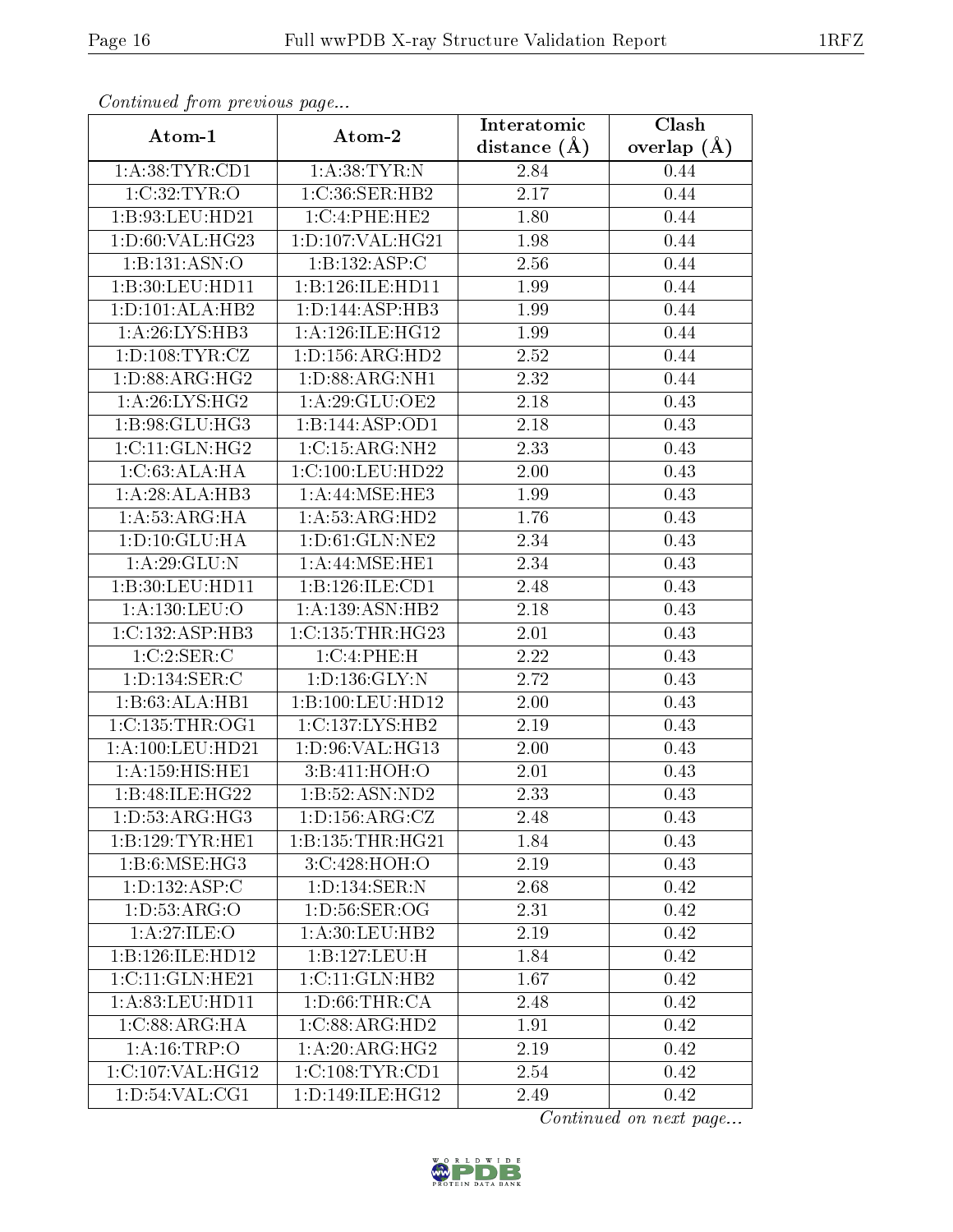| $P$ . The second set of $P$ is the set of $P$ is $P$ is $P$ is $P$ is $P$ is $P$ is $P$ is $P$ is $P$ is $P$ is $P$ is $P$ is $P$ is $P$ is $P$ is $P$ is $P$ is $P$ is $P$ is $P$ is $P$ is $P$ is $P$ is $P$ is $P$ is $P$ | Atom-2               | Interatomic       | Clash           |
|------------------------------------------------------------------------------------------------------------------------------------------------------------------------------------------------------------------------------|----------------------|-------------------|-----------------|
| Atom-1                                                                                                                                                                                                                       |                      | distance $(\AA)$  | overlap $(\AA)$ |
| 1:D:79:LEU:HD13                                                                                                                                                                                                              | 1:D:87:ILE:HD12      | $2.00\,$          | 0.42            |
| 1:B:23:THR:HB                                                                                                                                                                                                                | 1:B:26:LYS:HG2       | 2.02              | 0.42            |
| 1:C:132:ASP:O                                                                                                                                                                                                                | 1:C:133:LYS:CB       | 2.59              | 0.42            |
| 1:B:14:ARG:O                                                                                                                                                                                                                 | 1:B:18:GLU:HG3       | 2.20              | 0.42            |
| 1:C:54:VAL:HG22                                                                                                                                                                                                              | 1:C:108:TYR:CE1      | 2.55              | 0.42            |
| 1: A:78: ARG:HG3                                                                                                                                                                                                             | 1: D: 78: ARG: HH11  | 1.85              | 0.42            |
| 1:B:118:TYR:CE2                                                                                                                                                                                                              | 1:B:122:GLN:HG3      | 2.55              | 0.42            |
| 1:B:63:ALA:HA                                                                                                                                                                                                                | 1:B:100:LEU:CD1      | 2.49              | 0.42            |
| 1:D:142:LEU:HA                                                                                                                                                                                                               | 1:D:145:ILE:HD11     | 2.02              | 0.42            |
| 1: A: 142: LEU: CD1                                                                                                                                                                                                          | 1: A:145: ILE: HDI1  | 2.49              | 0.41            |
| 1:C:5:ILE:HG23                                                                                                                                                                                                               | 1: C:6:MSE:H         | 1.85              | 0.41            |
| 1:A:130:LEU:N                                                                                                                                                                                                                | 1: A: 130: LEU: HD12 | 2.35              | 0.41            |
| 1: C: 5: ILE: O                                                                                                                                                                                                              | 1:C:6:MSE:C          | 2.57              | 0.41            |
| 1:A:2:SER:O                                                                                                                                                                                                                  | 1:A:2:SER:HB2        | $\overline{2.21}$ | 0.41            |
| 1: B: 85: SER: O                                                                                                                                                                                                             | 1:B:89[A]:ARG:HB2    | 2.20              | 0.41            |
| 1:C:72:LYS:HE2                                                                                                                                                                                                               | 3:C:435:HOH:O        | $\overline{2.21}$ | 0.41            |
| 1:C:72:LYS:NZ                                                                                                                                                                                                                | 3:C:426:HOH:O        | 2.40              | 0.41            |
| 1:D:34:LEU:HD11                                                                                                                                                                                                              | 1: D: 119: ILE: CG2  | $2.50\,$          | 0.41            |
| 1:C:20:ARG:NH2                                                                                                                                                                                                               | 1:C:75:GLU:OE2       | 2.53              | 0.41            |
| 1:D:35:GLN:NE2                                                                                                                                                                                                               | 1:D:157:LEU:HD22     | 2.34              | 0.41            |
| 1:B:23:THR:HG22                                                                                                                                                                                                              | 1:B:25:GLU:HB2       | 2.03              | 0.41            |
| 1:B:48:ILE:HG22                                                                                                                                                                                                              | 1:B:52:ASN:HD21      | 1.86              | 0.41            |
| 1:C:15:ARG:NH1                                                                                                                                                                                                               | 3:C:425:HOH:O        | 2.53              | 0.41            |
| 1:D:24:VAL:HG13                                                                                                                                                                                                              | 1: D:51: VAL:HG12    | 2.02              | 0.41            |
| 1:C:116:TYR:O                                                                                                                                                                                                                | 1:C:120:ASP:HB2      | 2.20              | 0.41            |
| 1: D: 46: GLU: O                                                                                                                                                                                                             | 1: D: 47: CYS:C      | 2.59              | 0.41            |
| 1:A:4:PHE:O                                                                                                                                                                                                                  | 1: A:8: ASN: ND2     | 2.42              | 0.41            |
| 1:C:57:LYS:HE2                                                                                                                                                                                                               | 1:C:108:TYR:OH       | 2.21              | 0.41            |
| 1:C:28:ALA:HA                                                                                                                                                                                                                | 1:C:51:VAL:HG21      | 2.03              | 0.41            |
| 1: D:60: VAL:O                                                                                                                                                                                                               | 1:D:64:ILE:HG13      | 2.20              | 0.41            |
| 1: A:89: ARG:O                                                                                                                                                                                                               | 1: A:90: ASP:HB3     | 2.21              | 0.41            |
| $1:B:77:GLY:H\overline{A2}$                                                                                                                                                                                                  | 1:B:84:GLN:CD        | 2.41              | 0.41            |
| 1:A:78:ARG:CZ                                                                                                                                                                                                                | 1:D:78:ARG:HD2       | 2.50              | 0.40            |
| 1:B:54:VAL:HG11                                                                                                                                                                                                              | 1:B:149:ILE:HG23     | $2.02\,$          | 0.40            |
| 1:B:84:GLN:HE21                                                                                                                                                                                                              | 1:B:88[B]:ARG:HD2    | 1.85              | 0.40            |
| 1:A:142:LEU:HD12                                                                                                                                                                                                             | 1:A:145:ILE:CD1      | 2.50              | 0.40            |
| 1: A:40: PRO:HG2                                                                                                                                                                                                             | 1:A:41:ASP:N         | 2.30              | 0.40            |
| 1: D: 116: TYR: O                                                                                                                                                                                                            | 1: D: 120: ASP: HB2  | 2.20              | 0.40            |
| 1: A:77: GLY: HA2                                                                                                                                                                                                            | 1:A:84:GLN:NE2       | 2.37              | 0.40            |
| 1:B:89[B]:ARG:HB3                                                                                                                                                                                                            | 1:B:89[B]:ARG:NH1    | 2.34              | 0.40            |
| $1: D: 156: \overline{\rm ARG:O}$                                                                                                                                                                                            | 1: D: 159: HIS: N    | 2.55              | 0.40            |

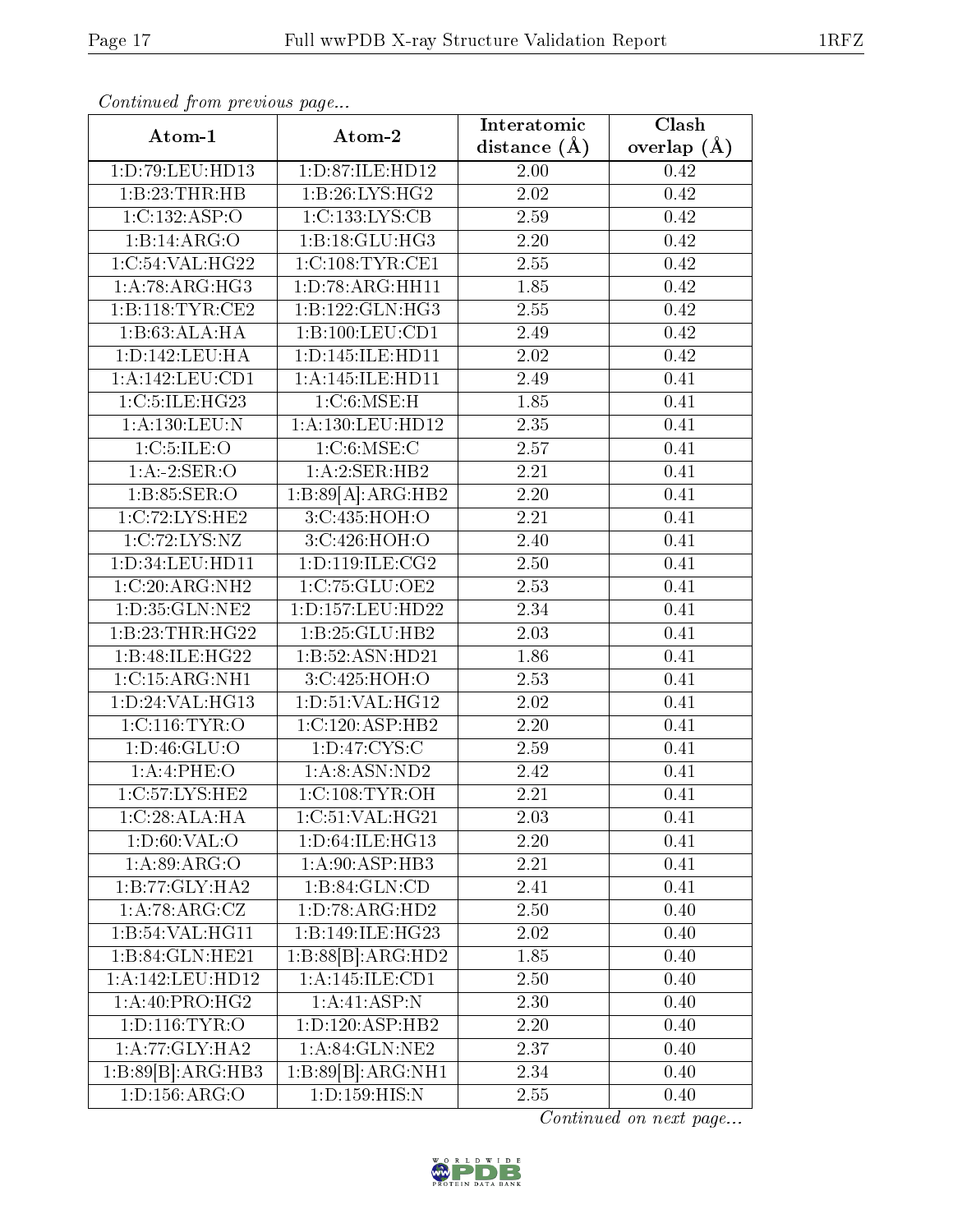| Atom-1           | Atom-2              | Interatomic<br>distance (A | Clash<br>overlap $(A)$ |
|------------------|---------------------|----------------------------|------------------------|
| 1:B:23:THR:CG2   | 1:B:24:VAL:N        | 2.84                       | 0.40                   |
| 1:B:25:GLU:O     | 1:B:28:ALA:HB3      | 2.20                       | 0.40                   |
| 1:A:22:VAL:CG2   | 1: A:142:LEU:HD21   | 2.51                       | 0.40                   |
| 1:C:43:THR:HGI   | 1:C:46:GLU:HG2      | 1.81                       | 0.40                   |
| 1: D.9: L E U: N | 1: D: 9: L E U: CD1 | 2.85                       | O 40                   |

There are no symmetry-related clashes.

### 5.3 Torsion angles (i)

#### 5.3.1 Protein backbone (i)

In the following table, the Percentiles column shows the percent Ramachandran outliers of the chain as a percentile score with respect to all X-ray entries followed by that with respect to entries of similar resolution.

The Analysed column shows the number of residues for which the backbone conformation was analysed, and the total number of residues.

| Mol | Chain   | Analysed         | Favoured     | Allowed     | <b>Outliers</b> | Percentiles                |
|-----|---------|------------------|--------------|-------------|-----------------|----------------------------|
|     | А       | $162/168$ (96\%) | 149 $(92\%)$ | $13(8\%)$   |                 | $\vert$ 100 $\vert$<br>100 |
|     | B       | $164/168$ (98\%) | 149 $(91\%)$ | 13 $(8\%)$  | $2(1\%)$        | 13<br>39                   |
|     | $\rm C$ | 159/168(95%)     | 140 $(88\%)$ | 16 $(10\%)$ | $3(2\%)$        | 26<br>$\sqrt{8}$           |
|     | D       | $153/168$ (91\%) | $123(80\%)$  | 24 (16\%)   | 6 $(4%)$        | 10                         |
| All | All     | 638/672(95%)     | 561 (88%)    | 66 $(10\%)$ | 11 $(2\%)$      | 9<br>29                    |

All (11) Ramachandran outliers are listed below:

| Mol | Chain     | Res | <b>Type</b> |
|-----|-----------|-----|-------------|
| 1   | C         | 5   | ILE         |
| 1   | С         | 40  | <b>PRO</b>  |
| 1   | В         | 132 | <b>ASP</b>  |
| 1   | $\vert$ ) | 12  | THR         |
| 1   | $\Box$    | 132 | ASP         |
| 1   | $\Box$    | 11  | <b>GLN</b>  |
| 1   | С         | 161 | ALA         |
| 1   | $\Box$    | 10  | GLU         |
|     |           | 64  | ILE         |
|     |           | 24  | VAL         |

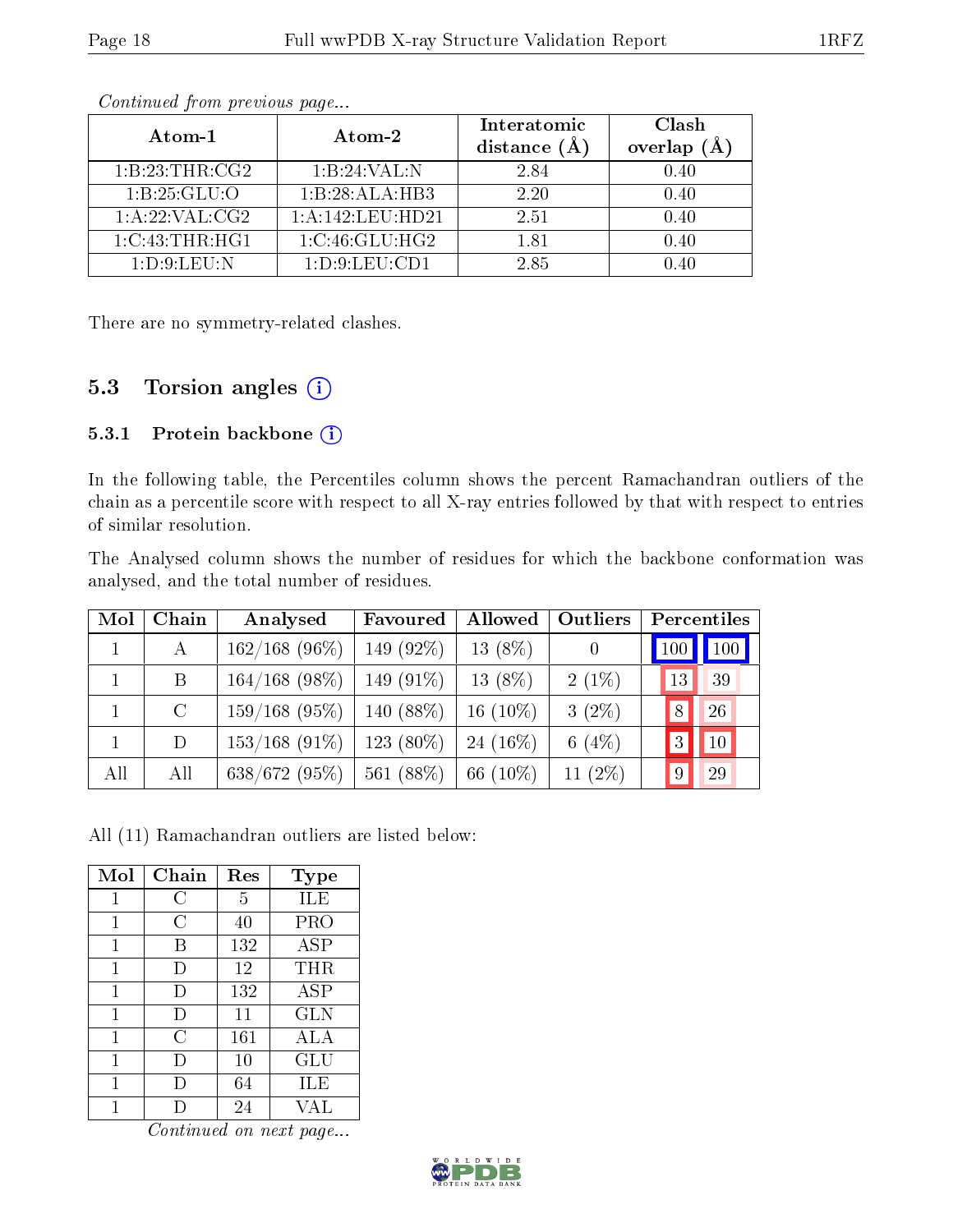Continued from previous page...

| Mol | Chain | Res | 'pe |
|-----|-------|-----|-----|
|     |       |     |     |

#### 5.3.2 Protein sidechains  $(i)$

In the following table, the Percentiles column shows the percent sidechain outliers of the chain as a percentile score with respect to all X-ray entries followed by that with respect to entries of similar resolution.

The Analysed column shows the number of residues for which the sidechain conformation was analysed, and the total number of residues.

| Mol | Chain         | Analysed            | Rotameric | Outliers   | Percentiles |
|-----|---------------|---------------------|-----------|------------|-------------|
|     | $\mathbf{A}$  | $140/139$ $(101\%)$ | 127 (91%) | $13(9\%)$  | 26<br>9     |
|     | B             | $142/139$ $(102\%)$ | 127 (89%) | $15(11\%)$ | 20<br>6     |
|     | $\mathcal{C}$ | $137/139$ (99%)     | 126 (92%) | 11 $(8\%)$ | 34<br>12    |
|     | D             | $132/139$ (95%)     | 124 (94%) | $8(6\%)$   | 48<br>18    |
| All | All           | $551/556$ (99%)     | 504 (92%) | 47 (8%)    | 31<br>11    |

All (47) residues with a non-rotameric sidechain are listed below:

| Mol            | ${\bf Chain}$           | Res              | Type                      |
|----------------|-------------------------|------------------|---------------------------|
| $\mathbf{1}$   | $\overline{\rm A}$      | 25               | GLU                       |
| $\overline{1}$ | $\overline{A}$          | 43               | <b>THR</b>                |
| $\overline{1}$ | $\overline{A}$          | 49               | $\overline{\mathrm{GLU}}$ |
| $\mathbf{1}$   | $\overline{\rm A}$      | 69               | <b>GLN</b>                |
| $\overline{1}$ | $\overline{A}$          | 71               | <b>ASP</b>                |
| $\overline{1}$ | $\overline{A}$          | $\overline{91}$  | $\overline{{\rm GLU}}$    |
| $\mathbf{1}$   | $\overline{A}$          | 114              | <b>THR</b>                |
| $\overline{1}$ | $\overline{A}$          | $\overline{121}$ | $\overline{\text{LYS}}$   |
| $\mathbf{1}$   | $\overline{A}$          | 122              | <b>GLN</b>                |
| $\overline{1}$ | $\overline{A}$          | 126              | ILE                       |
| $\overline{1}$ | $\overline{\rm A}$      | 131              | <b>ASN</b>                |
| $\mathbf{1}$   | $\overline{A}$          | 132              | <b>ASP</b>                |
| $\overline{1}$ | $\overline{A}$          | 157              | LEU                       |
| $\mathbf{1}$   | $\overline{\mathrm{B}}$ | 33               | <b>TYR</b>                |
| $\mathbf{1}$   | $\overline{\mathrm{B}}$ | 35               | <b>GLN</b>                |
| $\mathbf{1}$   | $\boldsymbol{B}$        | 83               | LEU                       |
| $\overline{1}$ | $\overline{\mathrm{B}}$ | 88[A             | ARG                       |
| $\overline{1}$ | $\overline{\mathrm{B}}$ | 88[B]            | $\rm{ARG}$                |
| $\mathbf{1}$   | B                       | 98               | GLU                       |
| $\mathbf{1}$   | Β                       | 100              | LEU                       |

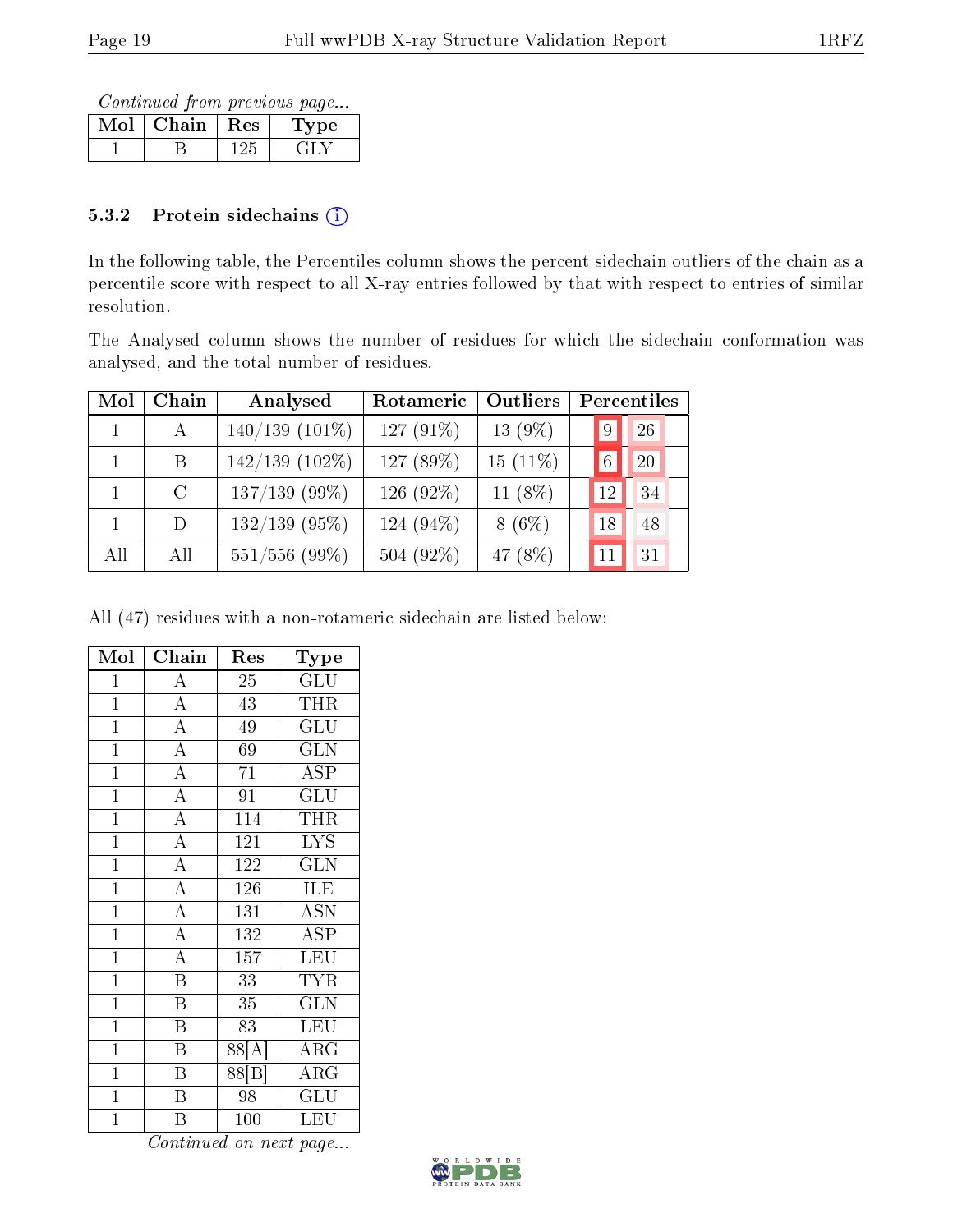| Mol            | Chain                                                                                                                                                                               | Res              | Type                      |
|----------------|-------------------------------------------------------------------------------------------------------------------------------------------------------------------------------------|------------------|---------------------------|
| $\overline{1}$ | $\overline{B}$                                                                                                                                                                      | 107              | VAL                       |
| $\mathbf{1}$   | $\boldsymbol{B}$                                                                                                                                                                    | $\overline{111}$ | ILE                       |
| $\mathbf{1}$   | $\overline{\mathrm{B}}$                                                                                                                                                             | 114              | THR                       |
| $\overline{1}$ | $\overline{\mathrm{B}}$                                                                                                                                                             | $\overline{115}$ | <b>ASN</b>                |
| $\overline{1}$ | $\overline{\mathrm{B}}$                                                                                                                                                             | $\overline{126}$ | ILE                       |
| $\mathbf{1}$   | $\overline{\mathrm{B}}$                                                                                                                                                             | 133              | $\overline{\text{LYS}}$   |
| $\mathbf{1}$   | $\overline{\mathrm{B}}$                                                                                                                                                             | 144              | $\overline{\text{ASP}}$   |
| $\mathbf{1}$   |                                                                                                                                                                                     | 145              | ILE                       |
| $\overline{1}$ | $\overline{B}$ $\overline{C}$ $\overline{C}$ $\overline{C}$ $\overline{C}$ $\overline{C}$ $\overline{C}$ $\overline{C}$ $\overline{C}$ $\overline{C}$ $\overline{C}$ $\overline{D}$ | $\overline{4}$   | PHE                       |
| $\overline{1}$ |                                                                                                                                                                                     | $\overline{7}$   | $\overline{\text{ASN}}$   |
| $\mathbf{1}$   |                                                                                                                                                                                     | $\overline{8}$   | $\overline{\mathrm{ASN}}$ |
| $\overline{1}$ |                                                                                                                                                                                     | $\overline{20}$  | $\overline{\rm{ARG}}$     |
| $\mathbf{1}$   |                                                                                                                                                                                     | 49               | $\overline{\text{GLU}}$   |
| $\mathbf{1}$   |                                                                                                                                                                                     | 58               | $\rm{ARG}$                |
| $\overline{1}$ |                                                                                                                                                                                     | $\overline{83}$  | LEU                       |
| $\mathbf{1}$   |                                                                                                                                                                                     | 88               | $\rm{ARG}$                |
| $\overline{1}$ |                                                                                                                                                                                     | $\overline{126}$ | ILE                       |
| $\overline{1}$ |                                                                                                                                                                                     | 129              | <b>TYR</b>                |
| $\overline{1}$ |                                                                                                                                                                                     | 144              | $\overline{\text{ASP}}$   |
| $\overline{1}$ |                                                                                                                                                                                     | $\overline{25}$  | $\overline{\text{GLU}}$   |
| $\overline{1}$ | $\frac{\overline{D}}{D}$                                                                                                                                                            | 69               | $\overline{\text{GLN}}$   |
| $\overline{1}$ |                                                                                                                                                                                     | $\overline{78}$  | $\overline{\rm{ARG}}$     |
| $\mathbf{1}$   | $\overline{\rm D}$                                                                                                                                                                  | 83               | LEU                       |
| $\overline{1}$ | $\overline{D}$                                                                                                                                                                      | $\overline{97}$  | $\overline{\text{ASP}}$   |
| $\overline{1}$ | $\overline{\rm D}$                                                                                                                                                                  | 132              | $\overline{\text{ASP}}$   |
| $\overline{1}$ | $\overline{\rm D}$                                                                                                                                                                  | 142              | $\overline{\text{LEU}}$   |
| $\overline{1}$ | $\overline{\mathrm{D}}$                                                                                                                                                             | 149              | ILE                       |

Some sidechains can be flipped to improve hydrogen bonding and reduce clashes. All (16) such sidechains are listed below:

| Mol          | Chain           | Res | $_{\rm Type}$ |
|--------------|-----------------|-----|---------------|
| 1            | А               | 39  | HIS           |
| $\mathbf{1}$ | A               | 122 | GLN           |
| $\mathbf{1}$ | А               | 128 | <b>GLN</b>    |
| 1            | В               | 8   | <b>ASN</b>    |
| 1            | В               | 35  | <b>GLN</b>    |
| 1            | В               | 115 | <b>ASN</b>    |
| 1            | В               | 131 | ASN           |
| 1            | $\overline{C}$  | 7   | ASN           |
| 1            | C               | 8   | ASN           |
| 1            | C               | 122 | GLN           |
|              | $\rm \tilde{C}$ | 131 | <b>ASN</b>    |

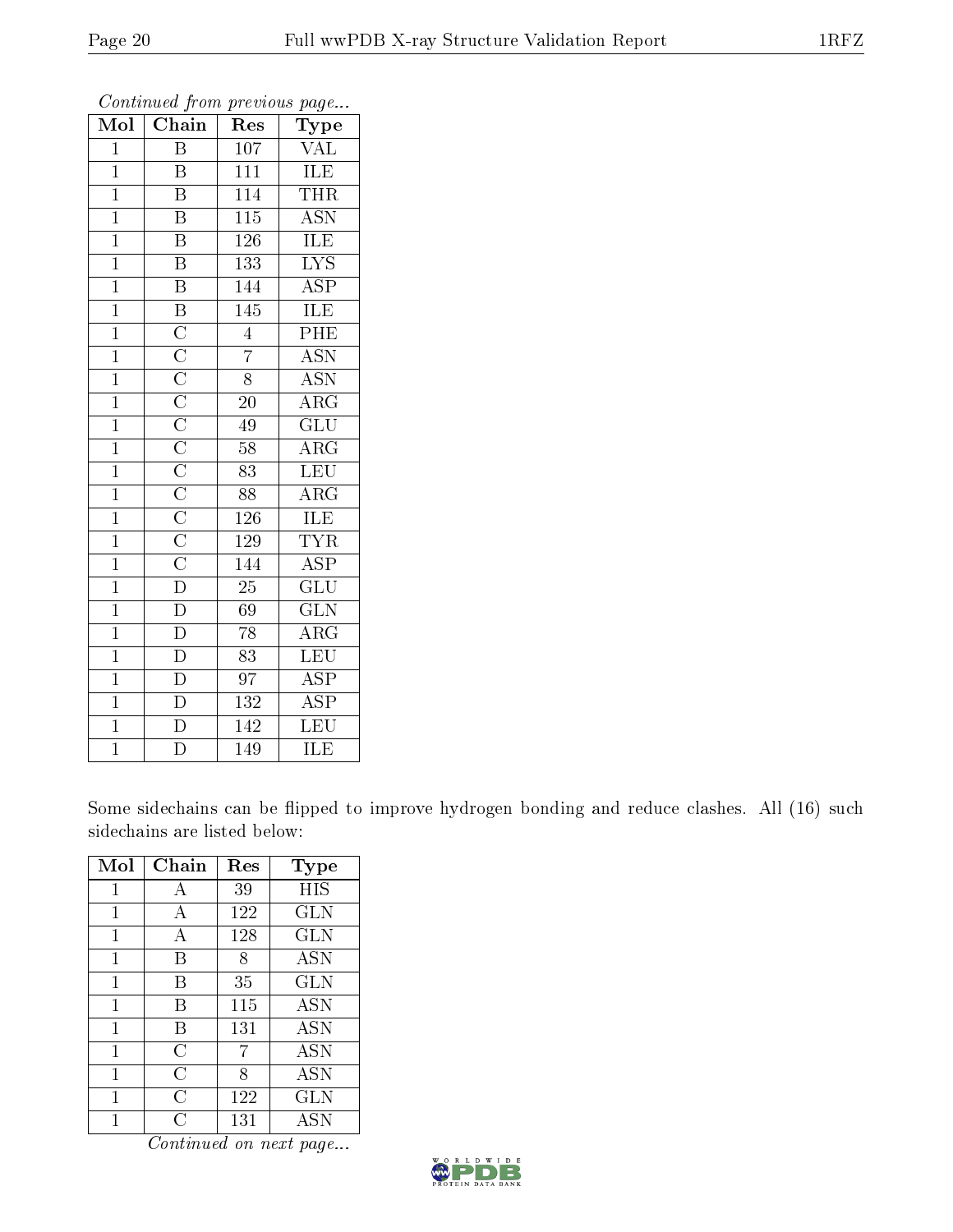Continued from previous page...

| Mol | Chain | Res | Type       |
|-----|-------|-----|------------|
|     |       |     | <b>ASN</b> |
|     |       | 39  | <b>HIS</b> |
|     |       | 62  | ASN        |
|     |       | 122 | GLN        |
|     |       | 131 | ASN        |

#### $5.3.3$  RNA  $(i)$

There are no RNA molecules in this entry.

### 5.4 Non-standard residues in protein, DNA, RNA chains (i)

There are no non-standard protein/DNA/RNA residues in this entry.

#### 5.5 Carbohydrates  $(i)$

There are no carbohydrates in this entry.

### 5.6 Ligand geometry  $(i)$

7 ligands are modelled in this entry.

In the following table, the Counts columns list the number of bonds (or angles) for which Mogul statistics could be retrieved, the number of bonds (or angles) that are observed in the model and the number of bonds (or angles) that are defined in the Chemical Component Dictionary. The Link column lists molecule types, if any, to which the group is linked. The Z score for a bond length (or angle) is the number of standard deviations the observed value is removed from the expected value. A bond length (or angle) with  $|Z| > 2$  is considered an outlier worth inspection. RMSZ is the root-mean-square of all Z scores of the bond lengths (or angles).

| Mol            |                 |         | Res | Link                     | Bond lengths |      | Bond angles      |        |      |                  |
|----------------|-----------------|---------|-----|--------------------------|--------------|------|------------------|--------|------|------------------|
|                | Type            | Chain   |     |                          | Counts       | RMSZ | # $ Z  > 2$      | Counts | RMSZ | # $ Z  > 2$      |
| $\overline{2}$ | SO <sub>4</sub> | $\rm C$ | 407 | $\blacksquare$           | 4.4.4        | 0.67 |                  | 6,6,6  | 0.13 | U                |
| $\overline{2}$ | SO <sub>4</sub> | $\rm C$ | 403 | $\blacksquare$           | 4,4,4        | 0.31 |                  | 6,6,6  | 0.12 | $\left( \right)$ |
| $\overline{2}$ | SO <sub>4</sub> | А       | 406 | $\blacksquare$           | 4.4.4        | 0.47 |                  | 6,6,6  | 0.22 | $\theta$         |
| $\overline{2}$ | SO <sub>4</sub> | D       | 404 | $\blacksquare$           | 4,4,4        | 0.71 |                  | 6,6,6  | 0.16 | $\left( \right)$ |
| $\overline{2}$ | SO <sub>4</sub> | A       | 405 | $\qquad \qquad$          | 4,4,4        | 0.67 |                  | 6,6,6  | 0.15 | $\left( \right)$ |
| $\overline{2}$ | SO <sub>4</sub> | А       | 401 | $\overline{\phantom{0}}$ | 4.4.4        | 0.37 | $\Omega$         | 6,6,6  | 0.25 | $\overline{0}$   |
| 2              | SO <sub>4</sub> | В       | 402 | $\overline{\phantom{0}}$ | 4,4,4        | 0.33 | $\left( \right)$ | 6,6,6  | 0.15 | $\left( \right)$ |

There are no bond length outliers.

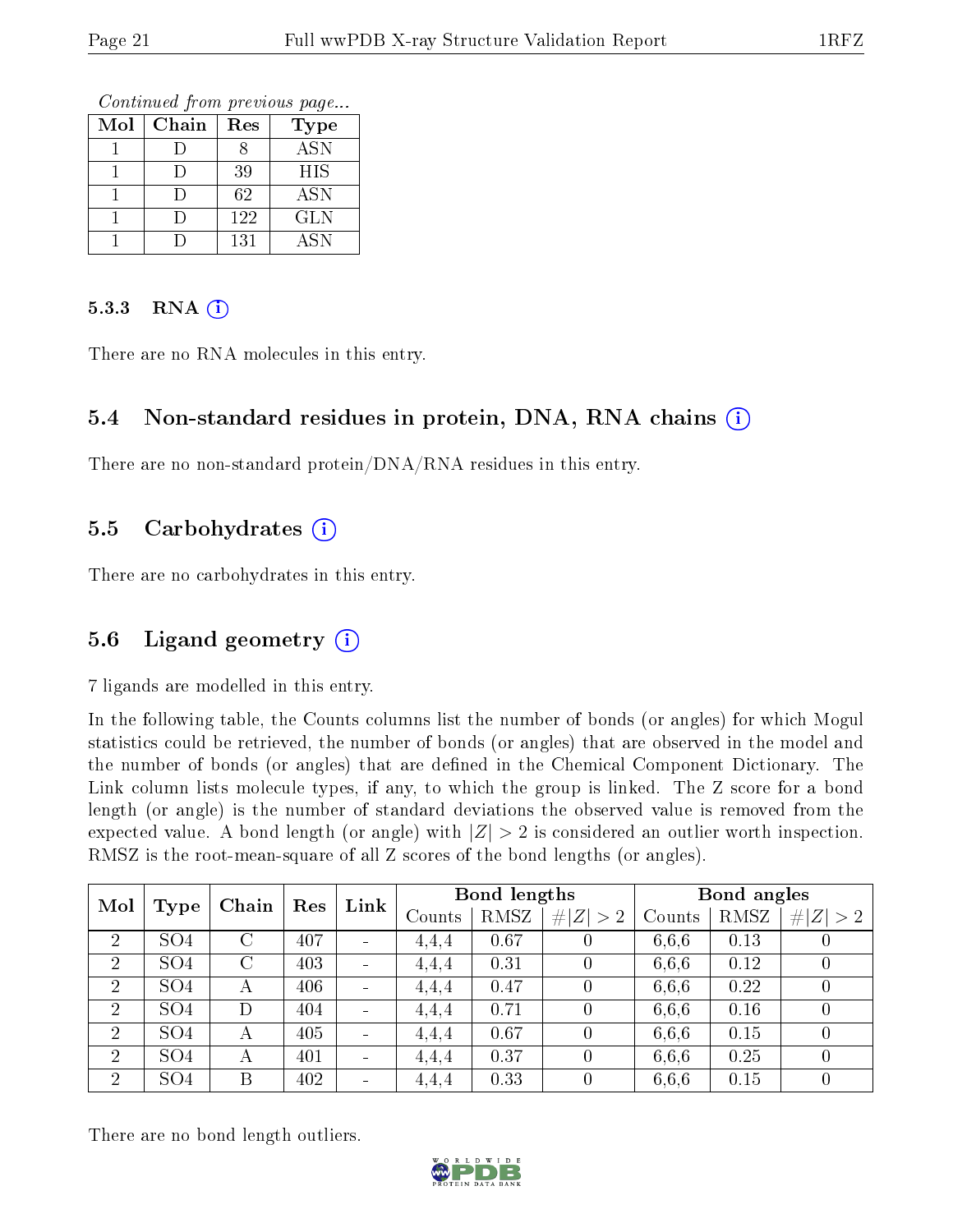There are no bond angle outliers.

There are no chirality outliers.

There are no torsion outliers.

There are no ring outliers.

2 monomers are involved in 2 short contacts:

|  |  | Mol   Chain   Res   Type   Clashes   Symm-Clashes |
|--|--|---------------------------------------------------|
|  |  |                                                   |
|  |  |                                                   |

#### 5.7 [O](https://www.wwpdb.org/validation/2017/XrayValidationReportHelp#nonstandard_residues_and_ligands)ther polymers (i)

There are no such residues in this entry.

### 5.8 Polymer linkage issues (i)

There are no chain breaks in this entry.

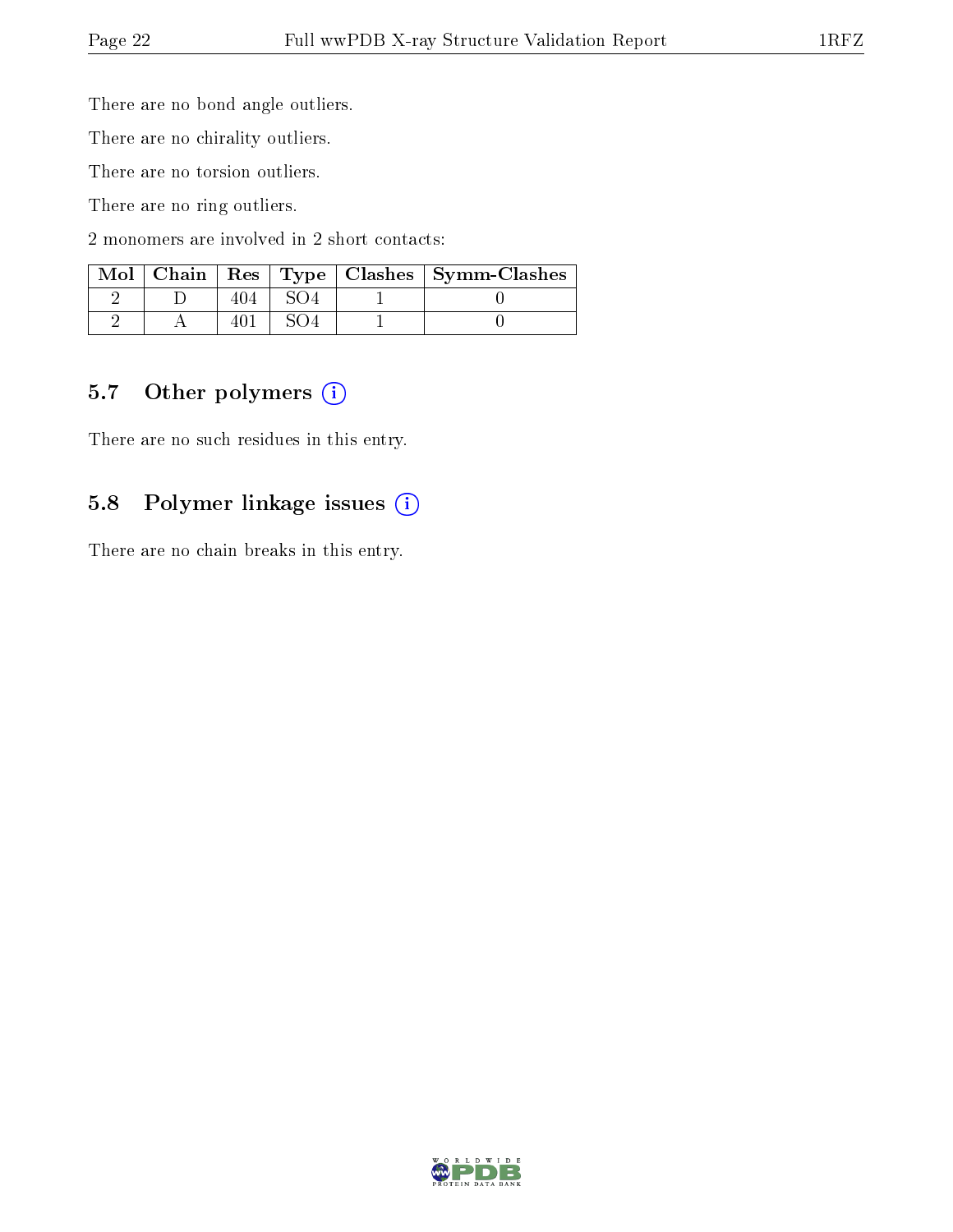# 6 Fit of model and data  $(i)$

### 6.1 Protein, DNA and RNA chains  $(i)$

In the following table, the column labelled  $#RSRZ> 2'$  contains the number (and percentage) of RSRZ outliers, followed by percent RSRZ outliers for the chain as percentile scores relative to all X-ray entries and entries of similar resolution. The OWAB column contains the minimum, median,  $95<sup>th</sup>$  percentile and maximum values of the occupancy-weighted average B-factor per residue. The column labelled ' $Q< 0.9$ ' lists the number of (and percentage) of residues with an average occupancy less than 0.9.

| Mol          | Chain         | Analysed         | ${ <\hspace{-1.5pt}{\mathrm{RSRZ}} \hspace{-1.5pt}>}$ | $\#\text{RSRZ}{>}2$                    | $OWAB(A^2)$      | Q <sub>0.9</sub> |
|--------------|---------------|------------------|-------------------------------------------------------|----------------------------------------|------------------|------------------|
| $\mathbf{1}$ | $\mathbf{A}$  | $161/168$ (95%)  | 0.34                                                  | $8(4\%)$<br>28<br>19                   | 40, 67, 98, 123  |                  |
|              | B             | $161/168$ (95%)  | $-0.11$                                               | $\sqrt{86}$<br>$1(0\%)$ 89             | 27, 45, 78, 106  |                  |
|              | $\mathcal{C}$ | $159/168$ (94\%) | $-0.04$                                               | $4(2\%)$ 57<br>47                      | 27, 46, 87, 127  |                  |
|              | D             | $153/168$ (91\%) | 0.83                                                  | $\blacksquare$<br>23 (15%) $\boxed{2}$ | 58, 90, 117, 132 |                  |
| All          | All           | $634/672(94\%)$  | 0.25                                                  | 36(5%)<br>23<br>15                     | 27, 63, 105, 132 |                  |

All (36) RSRZ outliers are listed below:

| Mol            | ${\bf Chain}$           | Res              | Type       | RSRZ            |
|----------------|-------------------------|------------------|------------|-----------------|
| $\mathbf{1}$   | D                       | 132              | ASP        | 4.9             |
| $\overline{1}$ | ${\rm D}$               | 41               | ASP        | 4.4             |
| $\mathbf{1}$   | $\overline{\mathrm{D}}$ | $\overline{1}29$ | <b>TYR</b> | 4.3             |
| $\mathbf{1}$   | $\mathbf D$             | 135              | <b>THR</b> | $3.9\,$         |
| $\overline{1}$ | $\overline{\rm D}$      | 38               | <b>TYR</b> | 3.8             |
| $\overline{1}$ | $\overline{\rm C}$      | $\overline{4}$   | PHE        | 3.2             |
| $\mathbf{1}$   | $\mathcal C$            | 41               | <b>ASP</b> | 3.2             |
| $\overline{1}$ | $\overline{\rm A}$      | 36               | <b>SER</b> | 3.2             |
| $\overline{1}$ | $\overline{\rm D}$      | 74               | <b>ALA</b> | 3.1             |
| $\mathbf{1}$   | $\mathbf D$             | 134              | SER        | $3.0\,$         |
| $\mathbf{1}$   | $\mathbf D$             | 108              | <b>TYR</b> | $3.0\,$         |
| $\overline{1}$ | $\overline{\rm A}$      | 42               | LEU        | 2.9             |
| $\overline{1}$ | $\overline{D}$          | 133              | <b>LYS</b> | 2.9             |
| $\mathbf{1}$   | $\overline{\rm C}$      | $\overline{5}$   | ILE        | 2.9             |
| $\mathbf{1}$   | $\overline{\rm A}$      | 135              | THR        | 2.8             |
| $\overline{1}$ | $\overline{\rm D}$      | 124              | PRO        | $2.7^{\degree}$ |
| $\overline{1}$ | $\overline{\rm D}$      | 42               | <b>LEU</b> | $2.7\,$         |
| $\mathbf{1}$   | $\mathbf D$             | 130              | LEU        | 2.7             |
| $\overline{1}$ | D                       | 32               | <b>TYR</b> | $2.6\,$         |
| $\mathbf{1}$   | $\overline{A}$          | 86               | ILE        | 2.6             |
| $\mathbf{1}$   | $\overline{C}$          | 42               | <b>LEU</b> | 2.6             |

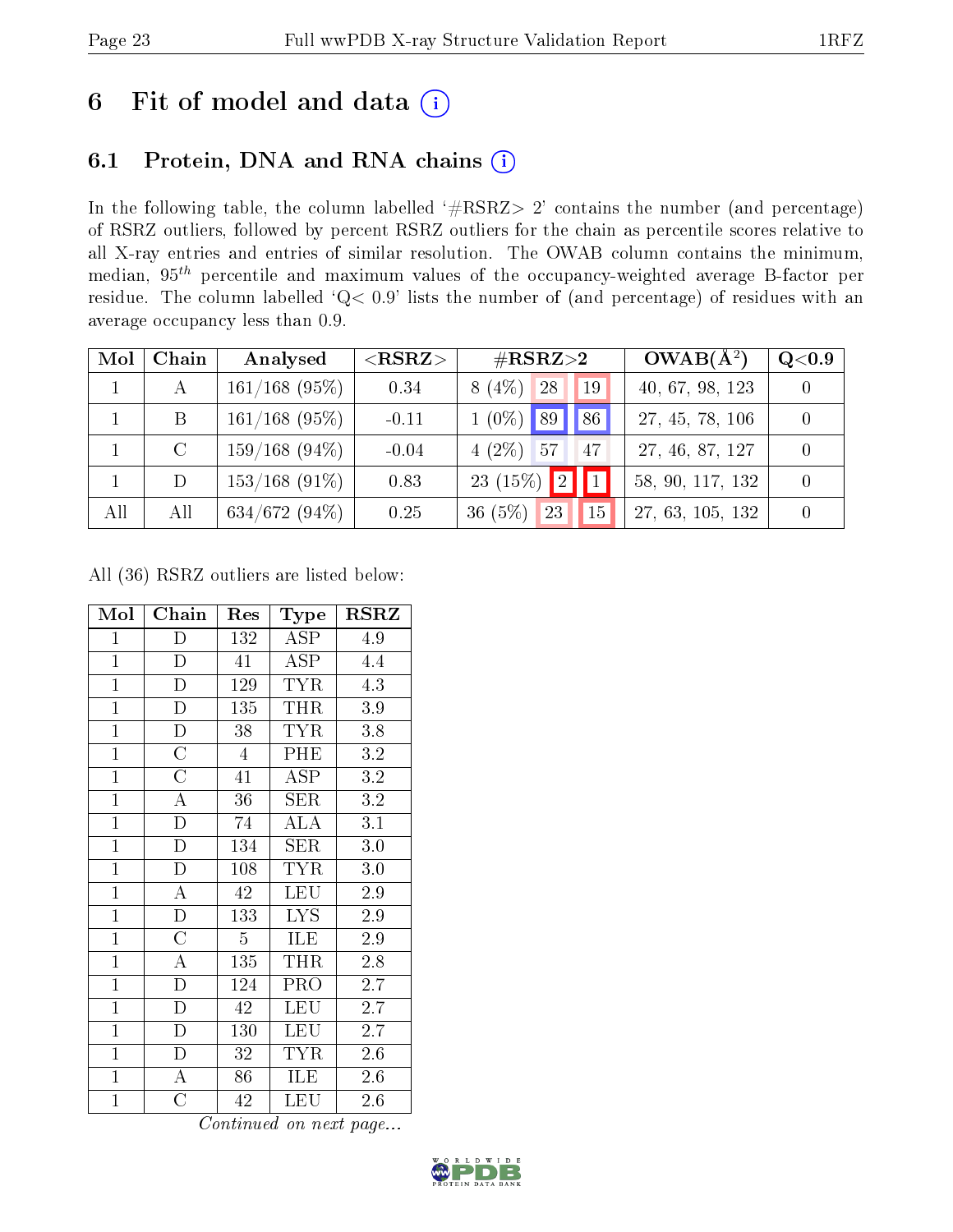| Mol          | Chain                   | Res  | Type       | <b>RSRZ</b> |
|--------------|-------------------------|------|------------|-------------|
| $\mathbf{1}$ | D                       | 34   | <b>LEU</b> | 2.5         |
| $\mathbf{1}$ | D                       | 40   | <b>PRO</b> | 2.5         |
| $\mathbf{1}$ | $\overline{D}$          | 16   | TRP        | 2.5         |
| $\mathbf{1}$ | А                       | 74   | ALA        | 2.4         |
| $\mathbf{1}$ | $\mathbf{D}$            | 39   | <b>HIS</b> | 2.4         |
| $\mathbf{1}$ | A                       | 32   | <b>TYR</b> | 2.4         |
| $\mathbf{1}$ | B                       | 161  | ALA        | 2.4         |
| $\mathbf{1}$ | $\overline{D}$          | 137  | <b>LYS</b> | 2.4         |
| $\mathbf{1}$ | $\boldsymbol{A}$        | $-2$ | SER        | 2.4         |
| $\mathbf{1}$ | $\overline{\mathrm{D}}$ | 47   | <b>CYS</b> | 2.3         |
| $\mathbf{1}$ | $\mathbf{D}$            | 25   | GLU        | 2.2         |
| $\mathbf{1}$ | $\mathbf D$             | 142  | <b>LEU</b> | 2.2         |
| $\mathbf 1$  | A                       | 26   | <b>LYS</b> | 2.1         |
| $\mathbf{1}$ | D                       | 11   | GLN        | 2.0         |
| 1            | D                       | 131  | ASN        | 2.0         |

### 6.2 Non-standard residues in protein, DNA, RNA chains (i)

There are no non-standard protein/DNA/RNA residues in this entry.

#### 6.3 Carbohydrates  $(i)$

There are no carbohydrates in this entry.

### 6.4 Ligands  $(i)$

In the following table, the Atoms column lists the number of modelled atoms in the group and the number defined in the chemical component dictionary. The B-factors column lists the minimum, median,  $95<sup>th</sup>$  percentile and maximum values of B factors of atoms in the group. The column labelled 'Q< 0.9' lists the number of atoms with occupancy less than 0.9.

| Mol            | <b>Type</b>     | Chain   | Res | Atoms | <b>RSCC</b> | <b>RSR</b> | <b>B</b> -factors( $\overline{A^2}$ ) | Q <sub>0.9</sub> |
|----------------|-----------------|---------|-----|-------|-------------|------------|---------------------------------------|------------------|
| $\overline{2}$ | SO <sub>4</sub> | А       | 405 | 5/5   | 0.92        | 0.16       | 74,75,78,81                           |                  |
| $\overline{2}$ | SO <sub>4</sub> | А       | 406 | 5/5   | 0.93        | 0.17       | 69,69,72,73                           |                  |
| $\overline{2}$ | SO <sub>4</sub> | $\rm C$ | 407 | 5/5   | 0.93        | 0.32       | 77,78,79,82                           |                  |
| $\overline{2}$ | SO <sub>4</sub> | А       | 401 | 5/5   | 0.93        | 0.14       | 65,66,68,68                           |                  |
| $\overline{2}$ | SO <sub>4</sub> | $\rm C$ | 403 | 5/5   | 0.95        | 0.15       | 63,64,66,67                           |                  |
| $\overline{2}$ | SO <sub>4</sub> | D       | 404 | 5/5   | 0.95        | 0.13       | 77,77,78,82                           |                  |
| $\overline{2}$ | SO <sub>4</sub> | В       | 402 | 5/5   | 0.97        | 0.12       | 61,62,64,65                           |                  |